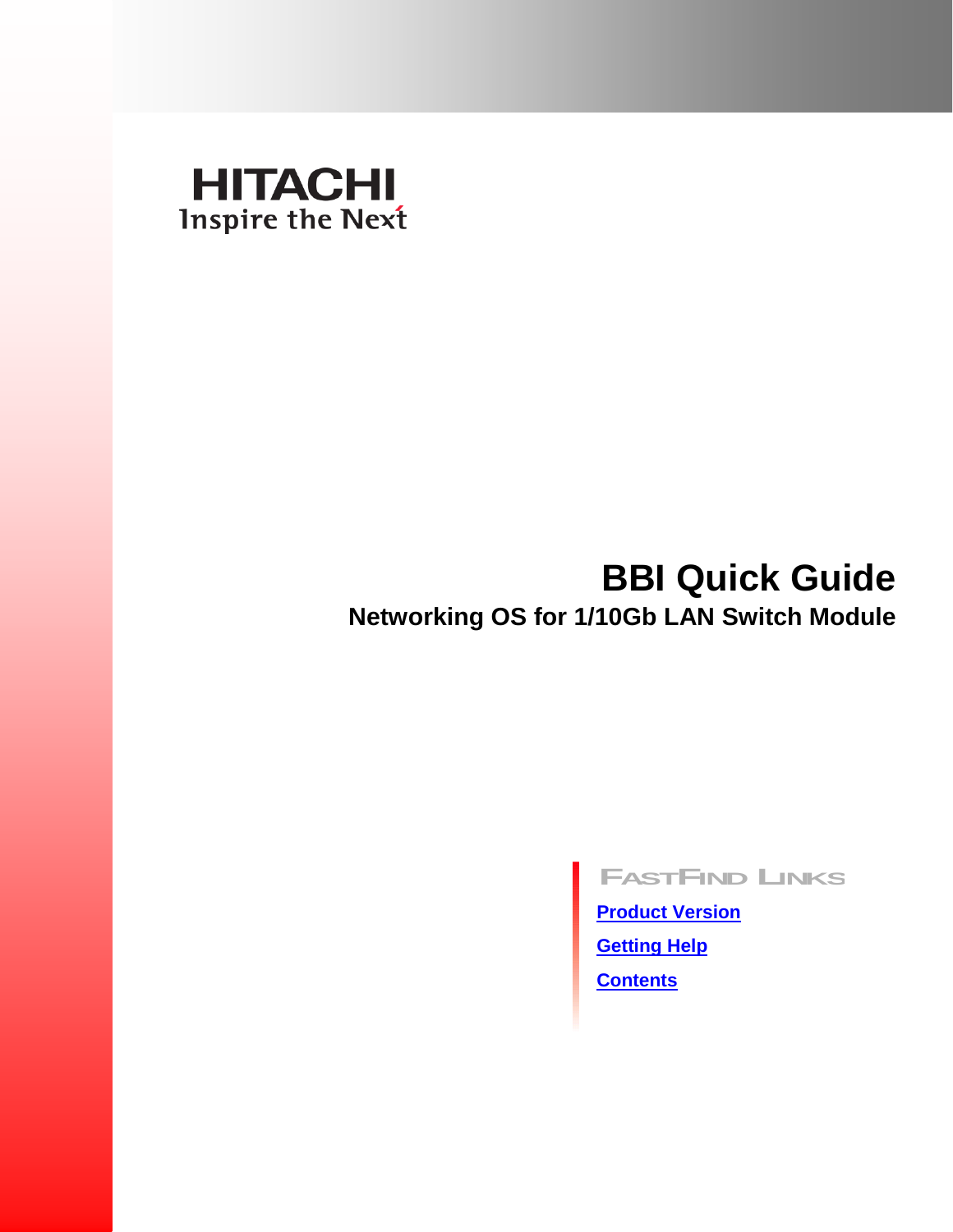#### © *2014* Hitachi, Ltd. All rights reserved.

No part of this publication may be reproduced or transmitted in any form or by any means, electronic or mechanical, including photocopying and recording, or stored in a database or retrieval system for any purpose without the express written permission of Hitachi, Ltd.

Hitachi, Ltd., reserves the right to make changes to this document at any time without notice and assumes no responsibility for its use. This document contains the most current information available at the time of publication. When new or revised information becomes available, this entire document will be updated and distributed to all registered users.

Some of the features described in this document might not be currently available. Refer to the most recent product announcement for information about feature and product availability, or contact your reseller.

All other trademarks, service marks, and company names in this document or website are properties of their respective owners.

Microsoft product screen shots are reprinted with permission from Microsoft Corporation.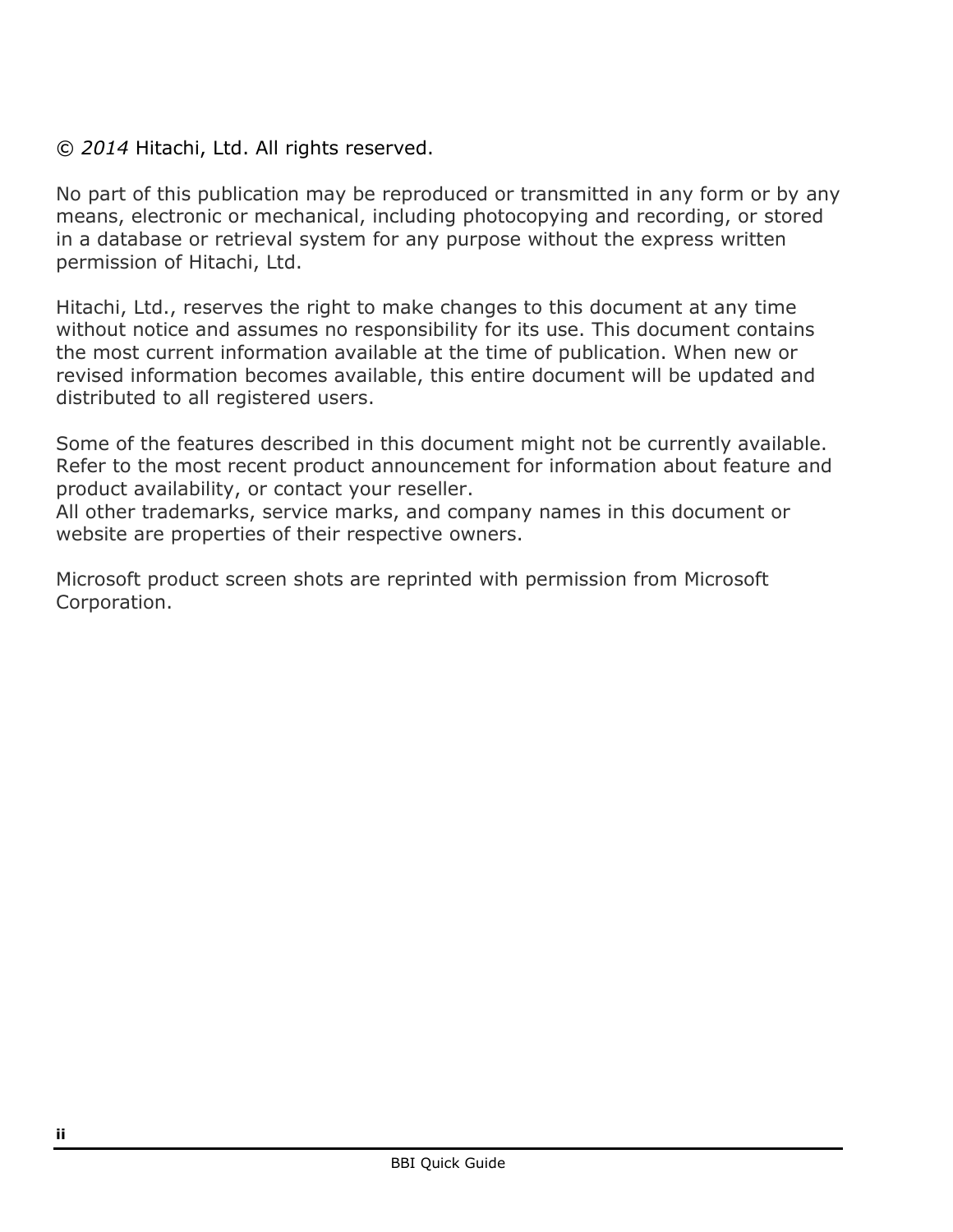## **Contents**

<span id="page-2-0"></span>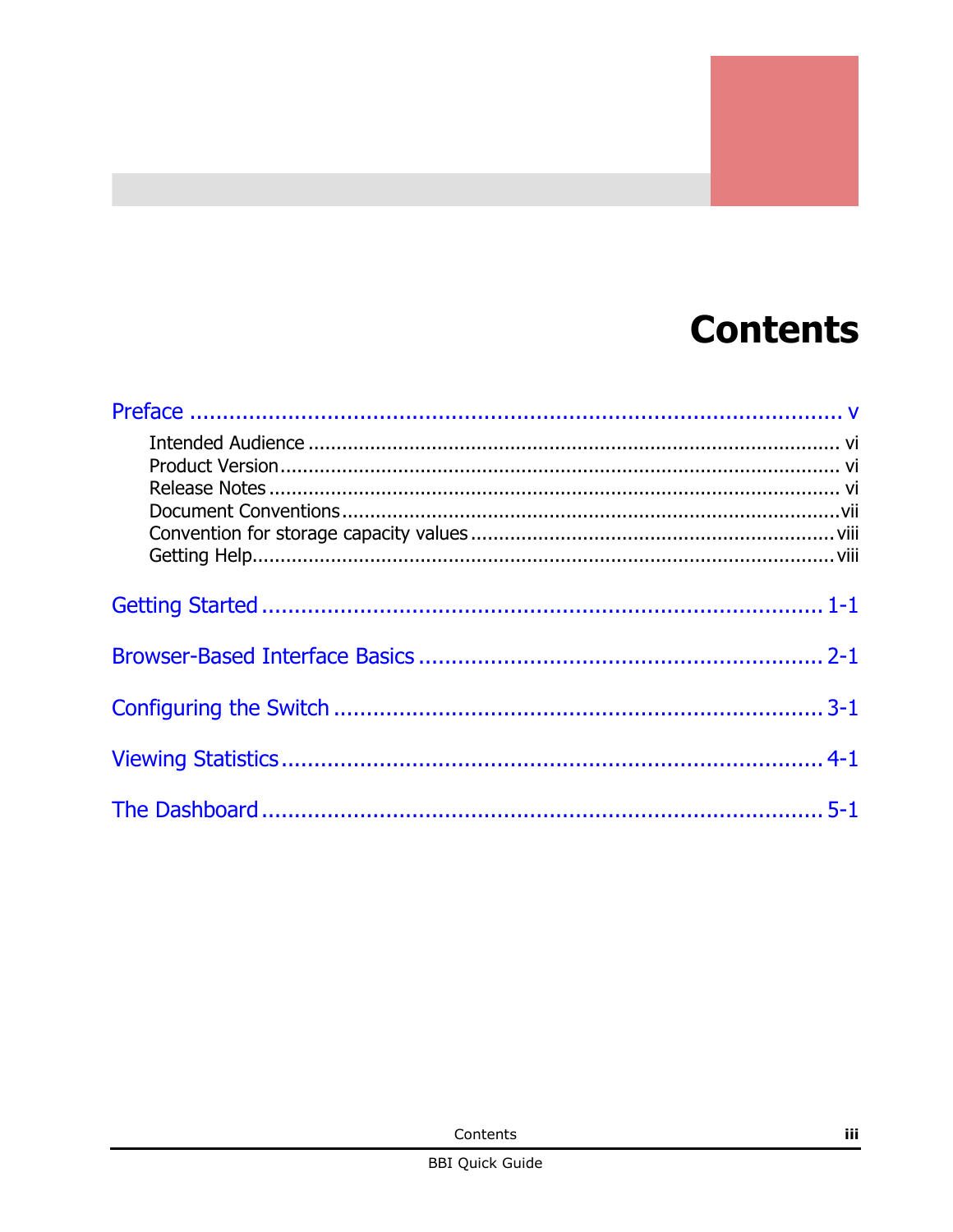**iv** Contents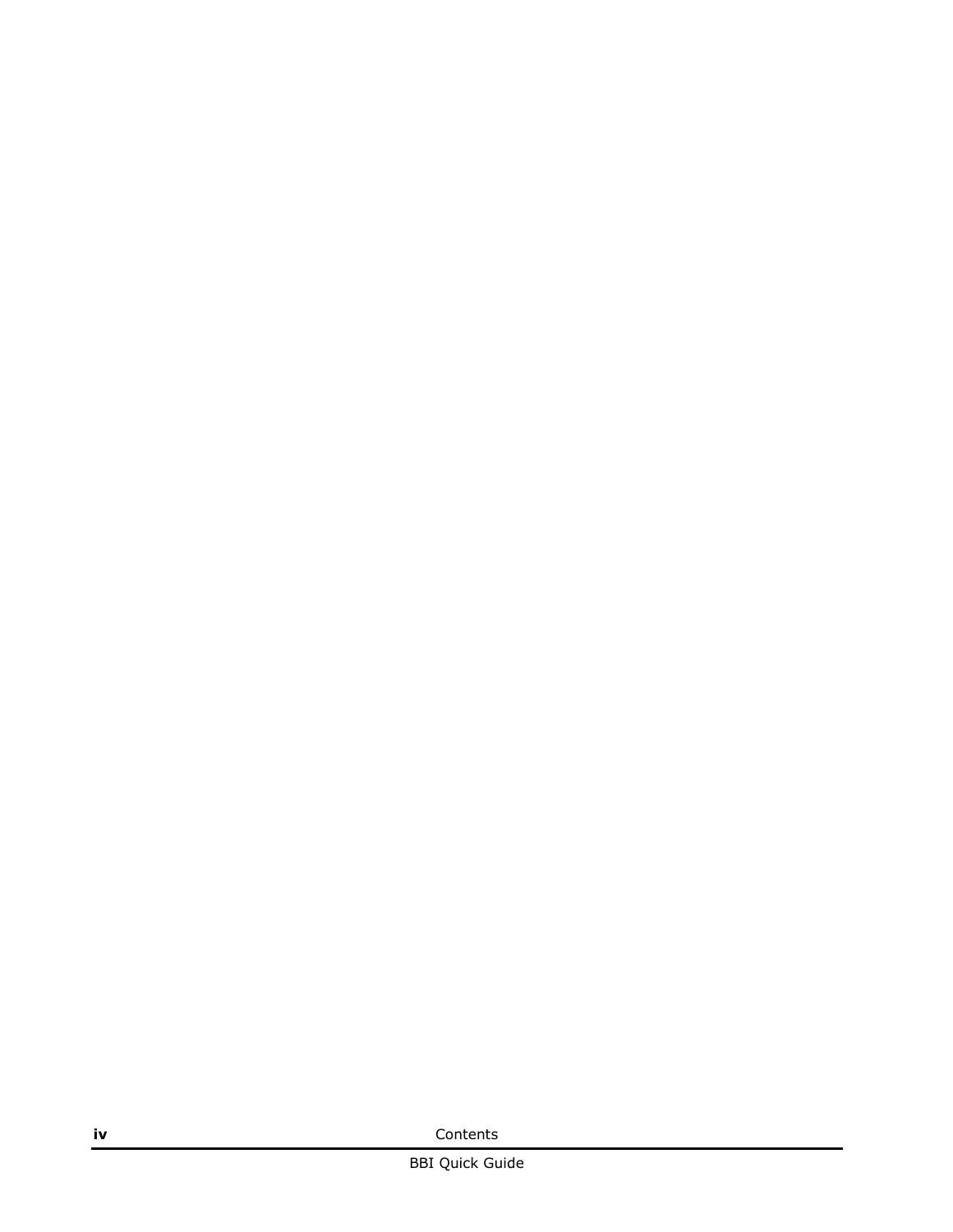## **Preface**

<span id="page-4-0"></span>This document describes how to use the Networking OS Browser-Based Interface (BBI) software is included with 1/10Gb LAN Switch Module. The BBI software lets you use your Web browser to access switch information and statistics, and to perform switch configuration via the Internet. This BBI Quick Guide provides an overview of how to access and use the N/OS Browser-Based Interface.

This preface includes the following information:

- □ [Intended Audience](#page-5-1)
- □ [Product Version](#page-5-0)
- □ [Release Notes](#page-5-2)
- D Referenced Documents
- D [Document Conventions](#page-6-0)
- Convention for [storage capacity values](#page-7-1)
- □ [Getting Help](#page-7-0)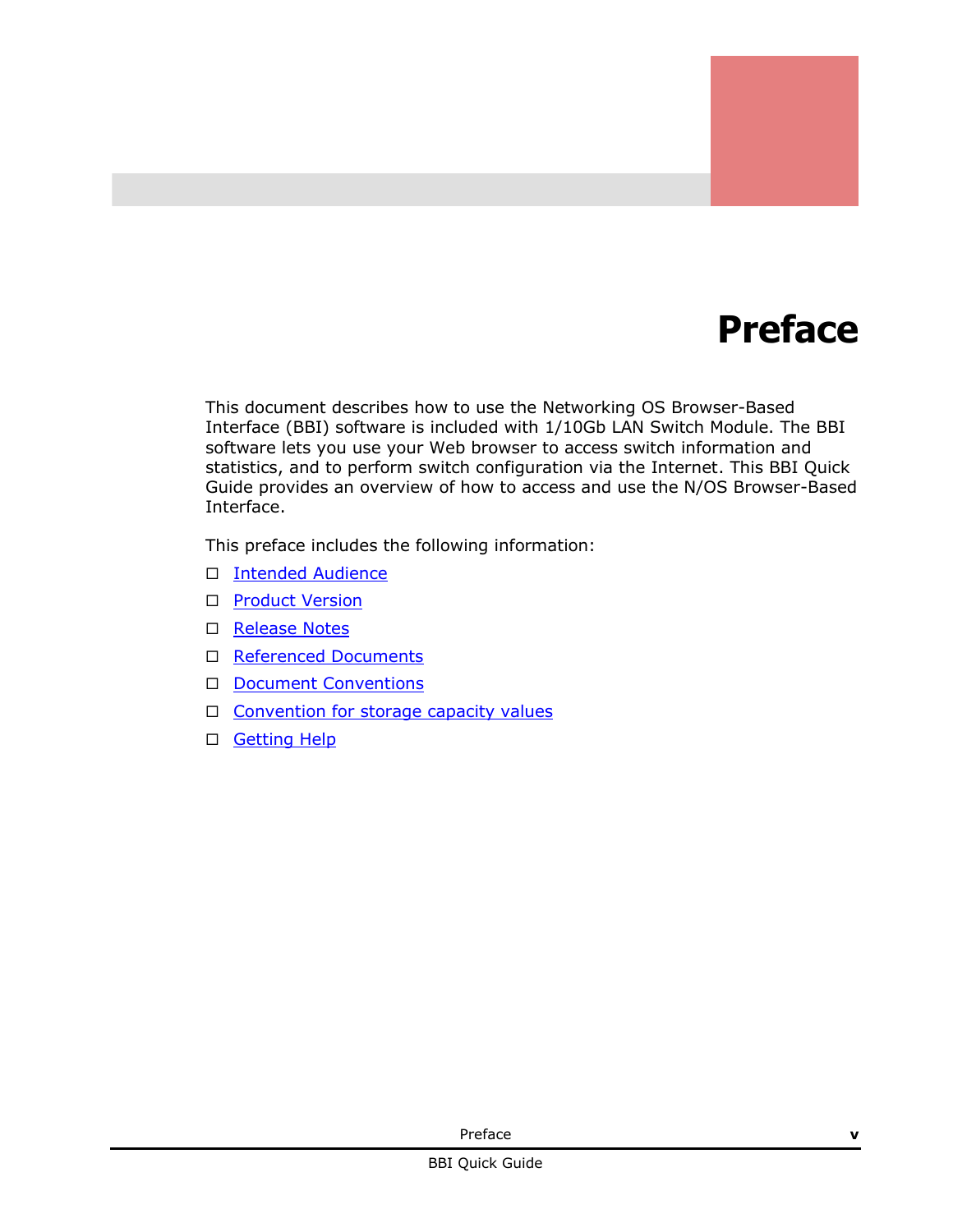## <span id="page-5-1"></span>**Intended Audience**

This *BBI Quick Guide* is intended for network installers and system administrators engaged in configuring and maintaining a network. It assumes that you are familiar with your 1/10Gb LAN Switch Module, your Web browser, Ethernet concepts, IP addressing, the IEEE 802.1d Spanning Tree Protocol, and SNMP configuration parameters.

## <span id="page-5-0"></span>**Product Version**

This document revision applies to Networking OS for 1/10Gb LAN Switch Module version 7.8.

## <span id="page-5-2"></span>**Release Notes**

Read the release notes before installing and using this product. They may contain requirements or restrictions that are not fully described in this document or updates or corrections to this document.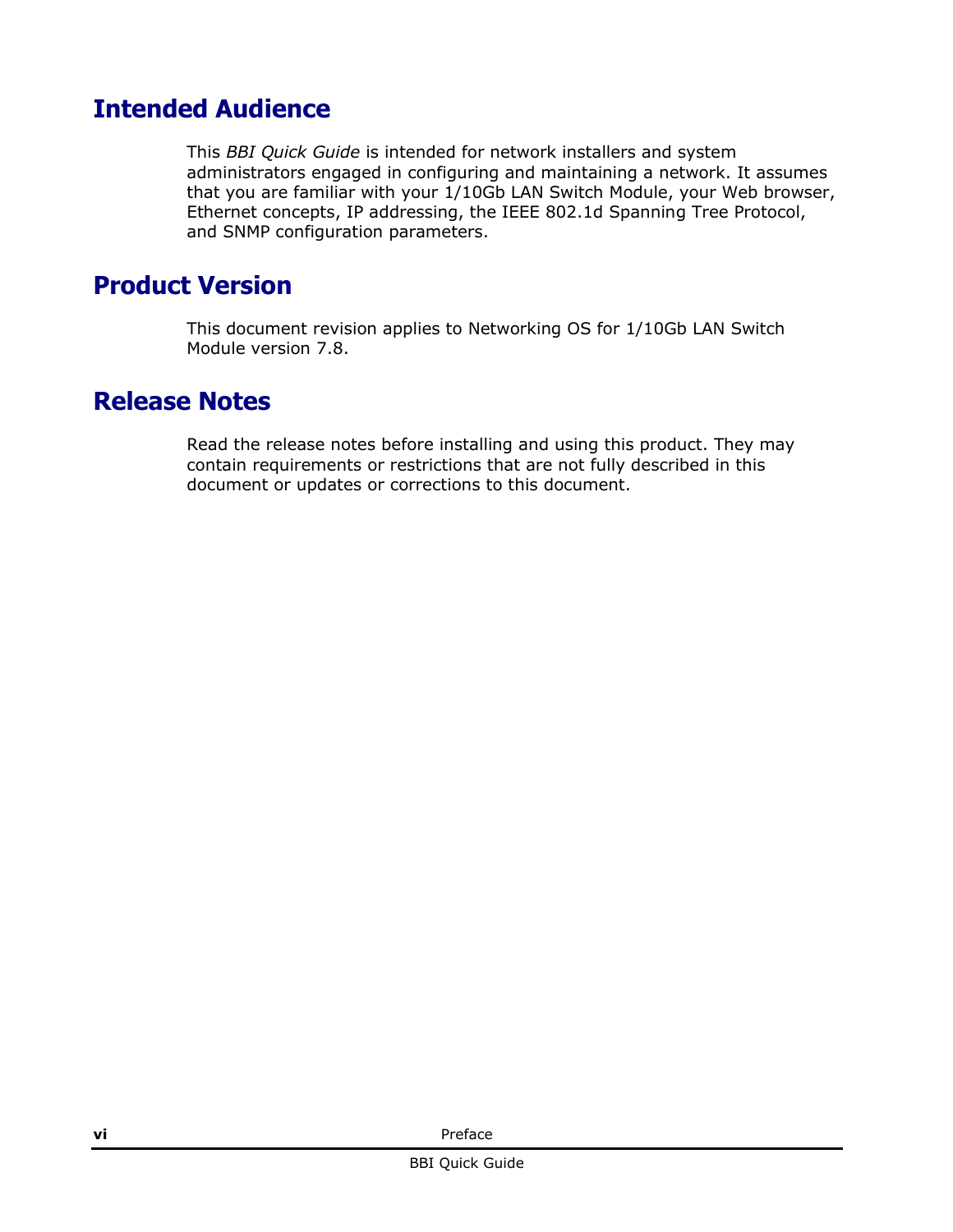## <span id="page-6-0"></span>**Document Conventions**

This document uses the following typographic conventions:

| <b>Convention</b>             | <b>Description</b>                                                                                                                            |  |  |  |  |
|-------------------------------|-----------------------------------------------------------------------------------------------------------------------------------------------|--|--|--|--|
| <b>Regular text bold</b>      | In text: keyboard key, parameter name, property name, hardware labels,<br>hardware button, hardware switch.                                   |  |  |  |  |
|                               | In a procedure: user interface item                                                                                                           |  |  |  |  |
| <b>Italic</b>                 | Variable, emphasis, reference to document title, called-out term                                                                              |  |  |  |  |
| Screen text                   | Command name and option, drive name, file name, folder name, directory<br>name, code, file content, system and application output, user input |  |  |  |  |
| $\langle$ > (angled brackets) | Variable (used when italic is not enough to identify variable).                                                                               |  |  |  |  |
| [1] (square bracket)          | Optional values                                                                                                                               |  |  |  |  |
| $\{ \}$ braces                | Required or expected value                                                                                                                    |  |  |  |  |
| vertical bar                  | Choice between two or more options or arguments                                                                                               |  |  |  |  |
| underline)                    | Default value, for example, $[a   b]$                                                                                                         |  |  |  |  |

This document uses the following icons to draw attention to information:

| <b>Icon</b>   | <b>Meaning</b> | <b>Description</b>                                                                                                                          |  |  |  |
|---------------|----------------|---------------------------------------------------------------------------------------------------------------------------------------------|--|--|--|
|               | WARNING        | This indicates the presence of a potential risk that might cause death<br>or severe injury.                                                 |  |  |  |
|               | CAUTION        | This indicates the presence of a potential risk that might cause<br>relatively mild or moderate injury.                                     |  |  |  |
| <b>NOTICE</b> | <b>NOTICE</b>  | This indicates the presence of a potential risk that might cause severe<br>damage to the equipment and/or damage to surrounding properties. |  |  |  |
| <b>Note</b>   | Note           | This indicates notes not directly related to injury or severe damage to<br>equipment.                                                       |  |  |  |
| lıd           | Tip            | This indicates advice on how to make the best use of the equipment.                                                                         |  |  |  |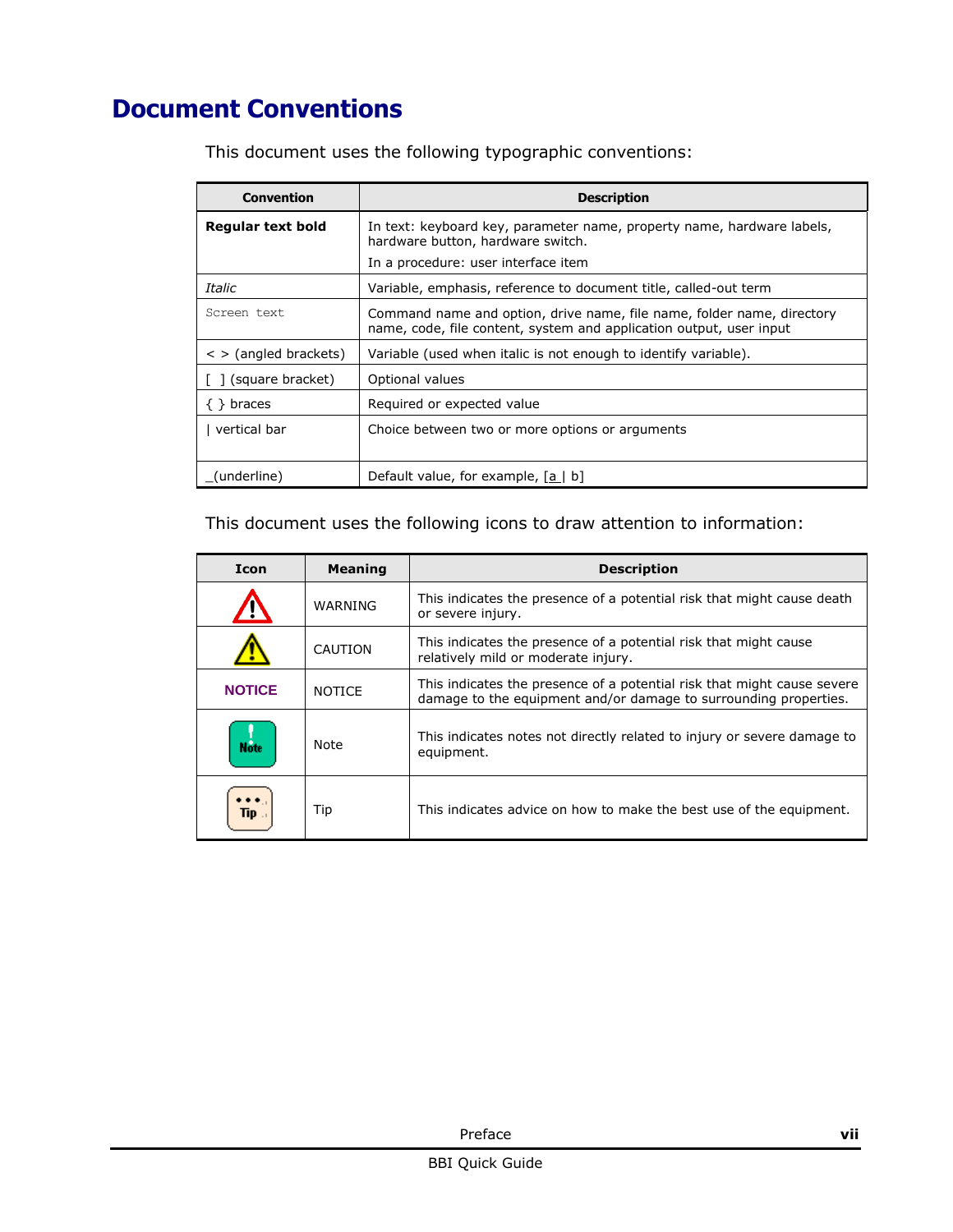## <span id="page-7-1"></span>**Convention for storage capacity values**

Physical storage capacity values (for example, disk drive capacity) are calculated based on the following values:

| <b>Physical capacity unit</b> | <b>Value</b>                         |
|-------------------------------|--------------------------------------|
| 1 kilobyte (KB)               | $1,000(10^3)$ bytes                  |
| 1 megabyte (MB)               | 1,000 KB or $1,000^2$ bytes          |
| 1 gigabyte (GB)               | 1,000 MB or $1,000^3$ bytes          |
| 1 terabyte (TB)               | 1,000 GB or 1,000 <sup>4</sup> bytes |
| 1 petabyte (PB)               | 1,000 TB or 1,000 <sup>5</sup> bytes |
| 1 exabyte (EB)                | 1,000 PB or 1,000 <sup>6</sup> bytes |

Logical storage capacity values (for example, logical device capacity) are calculated based on the following values:

| Logical capacity unit | <b>Value</b>                         |
|-----------------------|--------------------------------------|
| 1 block               | 512 bytes                            |
| 1 KB                  | 1,024 $(2^{10})$ bytes               |
| 1 MB                  | 1,024 KB or 1,024 <sup>2</sup> bytes |
| 1 GB                  | 1,024 MB or $1,024^3$ bytes          |
| $1$ TB                | 1,024 GB or 1,024 <sup>4</sup> bytes |
| $1$ PB                | 1,024 TB or 1,024 <sup>5</sup> bytes |
| $1$ FB                | 1,024 PB or 1,024 <sup>6</sup> bytes |

## <span id="page-7-0"></span>**Getting Help**

If you need technical support, please contact Hitachi Solution Support Center or your reseller.

#### **Thank you!**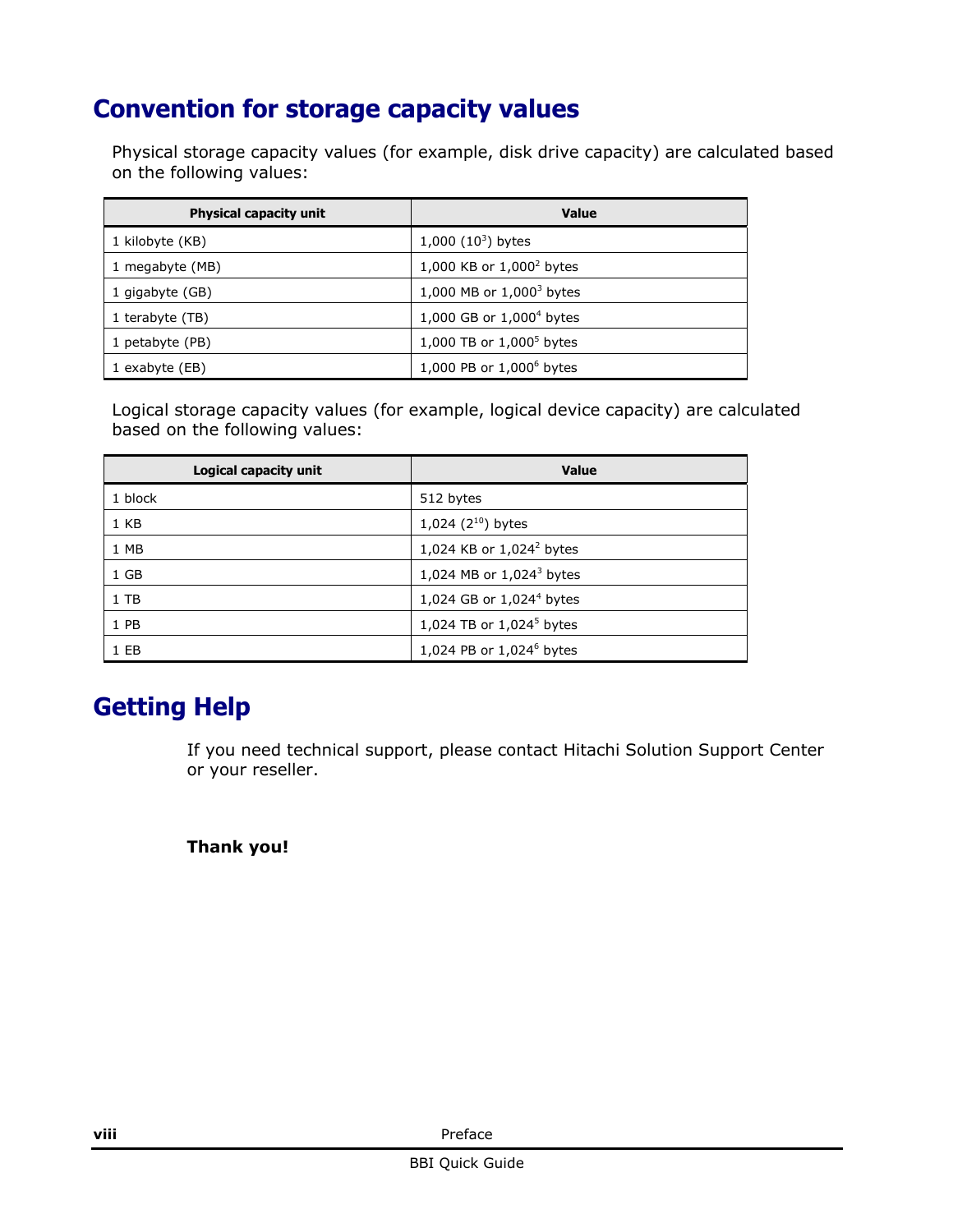## **Getting Started**

1

<span id="page-8-0"></span>This chapter briefly describes the software features and requirements for the Networking OS Browser-Based Interface (BBI), and explains how to access the BBI start page.

- D [Feature](#page-9-0)
- D [Requirements](#page-9-1)
- □ [Switch Set Up](#page-9-2)
- □ [IP Interface](#page-9-3)
- □ [Enabling/Disabling BBI Access](#page-10-0)
- □ [Web Browser Set Up](#page-10-1)
- □ [Starting the BBI](#page-10-2)

Getting Started **1-1**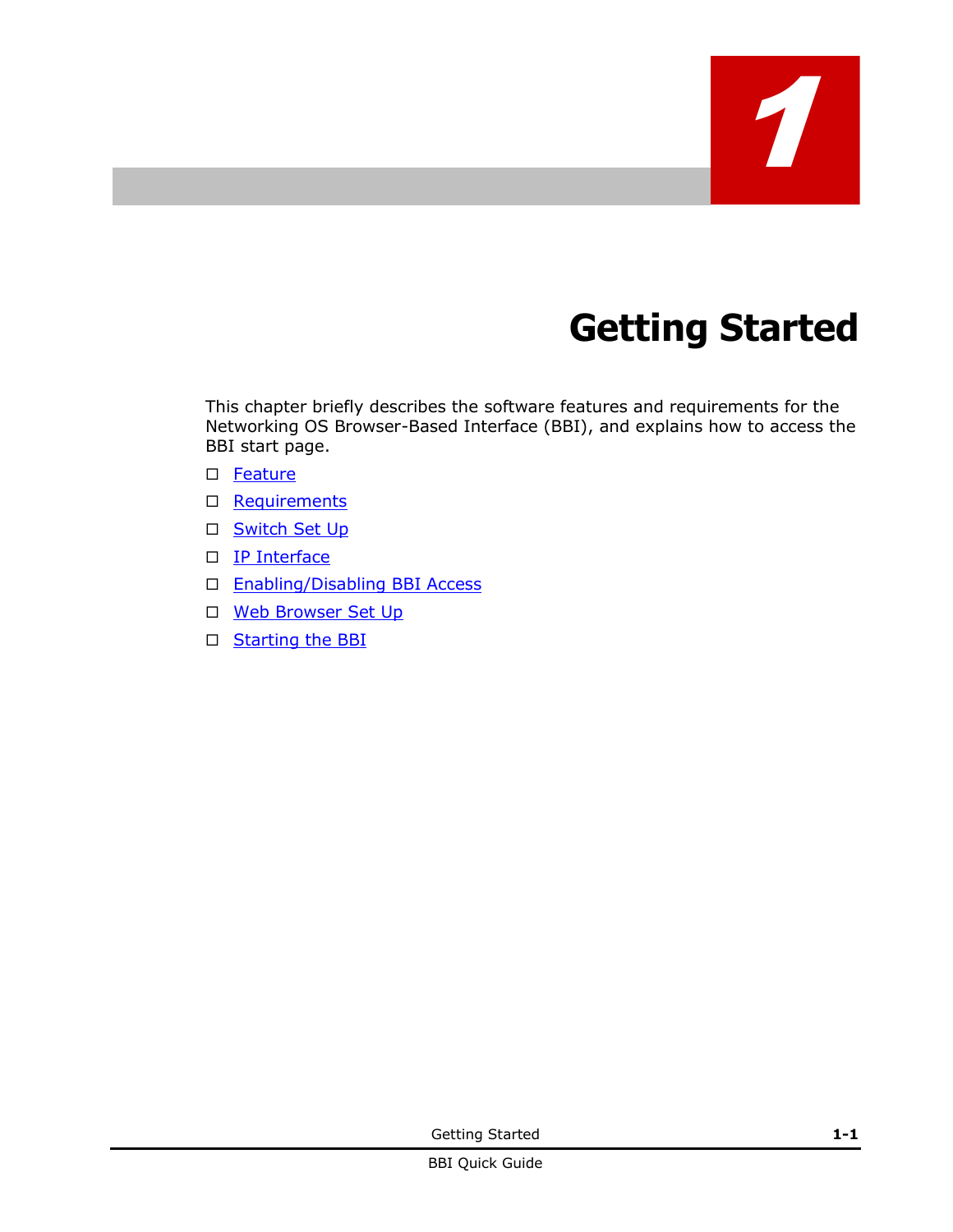### <span id="page-9-0"></span>**Feature**

The network administrator can access switch configuration and monitoring functions through the BBI, a Web-based switch management interface. The BBI has the following features:

• Many of the same configuration and monitoring functions as the commandline interface

- Intuitive and easy-to-use interface structure
- Password protection
- Nothing to install; the BBI is part of the N/OS switch software
- Automatically upgraded with each new software release

**Note:** You can perform most configuration and monitoring tasks through the BBI.For a comprehensive set of commands, use the command-line interface. Refer to the Networking OS Command Reference for 1/10Gb LAN Switch Module.

### <span id="page-9-1"></span>**Requirements**

- 1/10Gb LAN Switch Module
- Installed Networking OS switch software
- PC or workstation with network access to the switch
- Frame-capable Web-browser software, such as the following:
	- Internet Explorer 7.0x or higher
	- Mozilla FireFox 8.x or higher
	- Google Chrome 16.x or higher
- JavaScript enabled in your Web browser

## <span id="page-9-2"></span>**Switch Set Up**

Before you can access the BBI, minimal configuration is required on the 1/10Gb LAN Switch Module.

#### <span id="page-9-3"></span>**IP Interface**

At least one IP interface must be configured on the switch. Each IP interface

address provides a point of access for Networking OS switch management.

The default management interface is 128 for IPv4 and 127 for IPv6.

For complete information about configuring IP interfaces, see your 1/10Gb LAN Switch Module *Application Guide*.

**1-2** Getting Started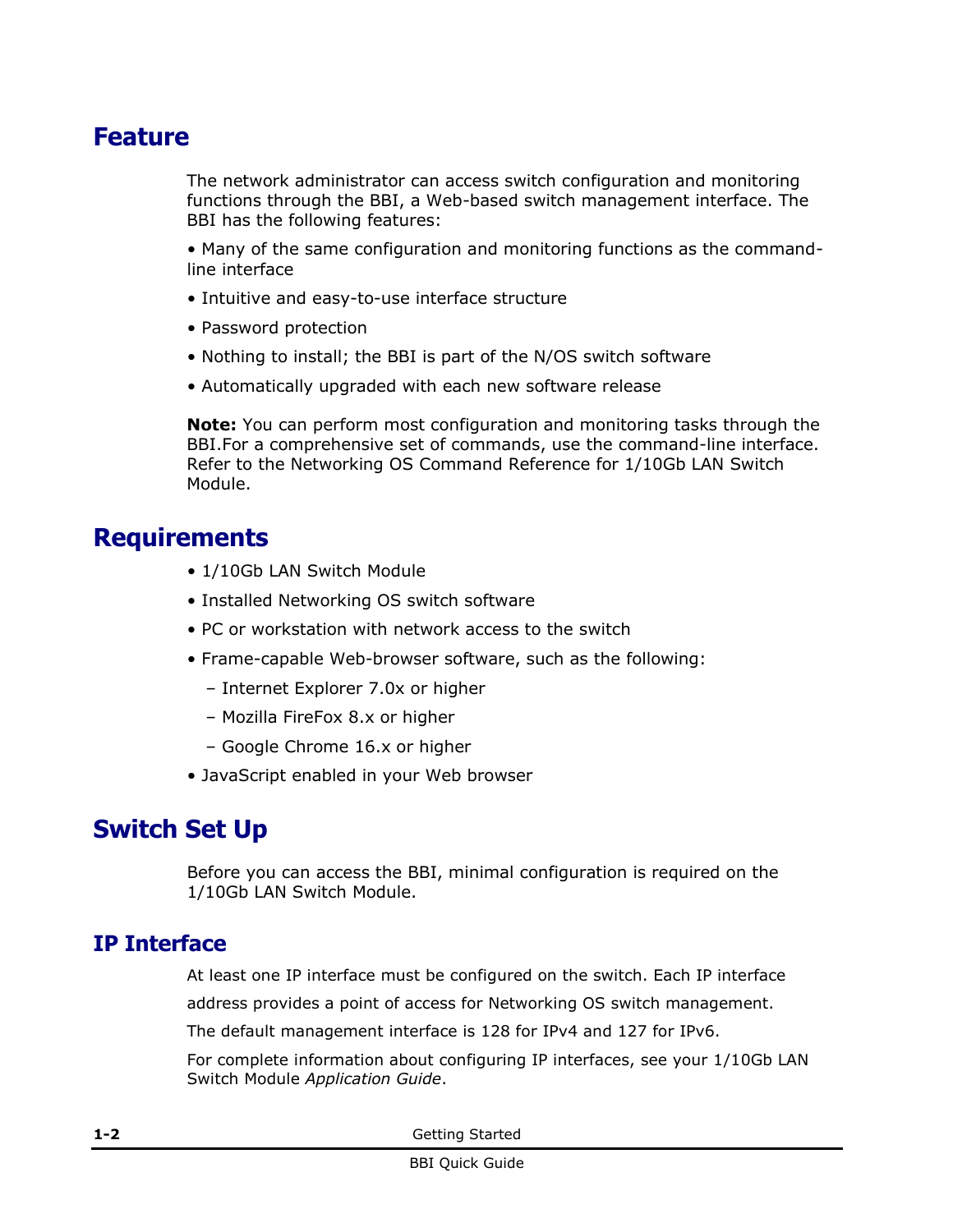#### <span id="page-10-0"></span>**Enabling/Disabling BBI Access**

By default, BBI access is disabled for HTTP, and enabled for HTTPS. If you need to enable HTTP access, use the following command from the command-line interface:

```
Router (config)# [no] access http enable
```
For more information on the accessing and configuring the switch through the command-line interface, see your *Command Reference*.

### <span id="page-10-1"></span>**Web Browser Set Up**

Most modern Web browsers work with frames and JavaScript by default, and require no additional set up. However, you should check your Web browser's features and configuration to make sure frames and JavaScript are enabled.

**Note:** JavaScript is not the same as Java. Please make sure that JavaScript is enabled in your Web browser.

## <span id="page-10-2"></span>**Starting the BBI**

When the switch and browser set up is done, follow these steps to launch the BBI:

- 1. Start your Web browser.
- 2. Enter the switch IP interface address in the Web browser's URL field.

For example, consider an IP interface with a network IP address of 10.10.10.1

You could enter the following:



If the IP interface's address has a name on your local domain name server, you could enter the name instead. For example, you could enter the following:



3. Log in to the switch.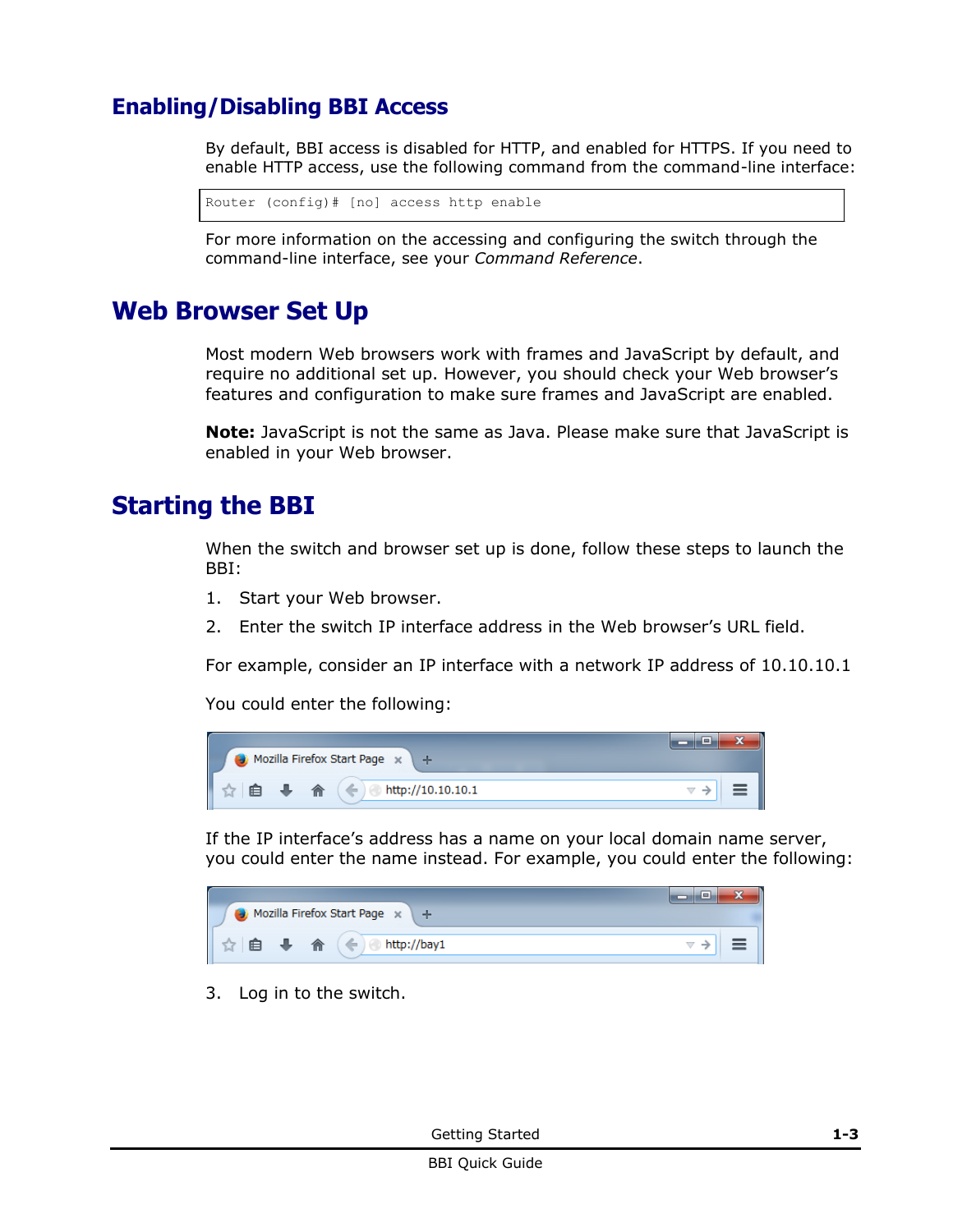If your switch and browser are properly configured, you are asked to enter a password:



Enter the account name and password for the switch's administrator or user account.

The default user name and password is as follows:

- User name is **USERID**.
- Password is **PASSW0RD** (the 0 in PASSW0RD is a zero).

For more password information, see your *Command Reference*.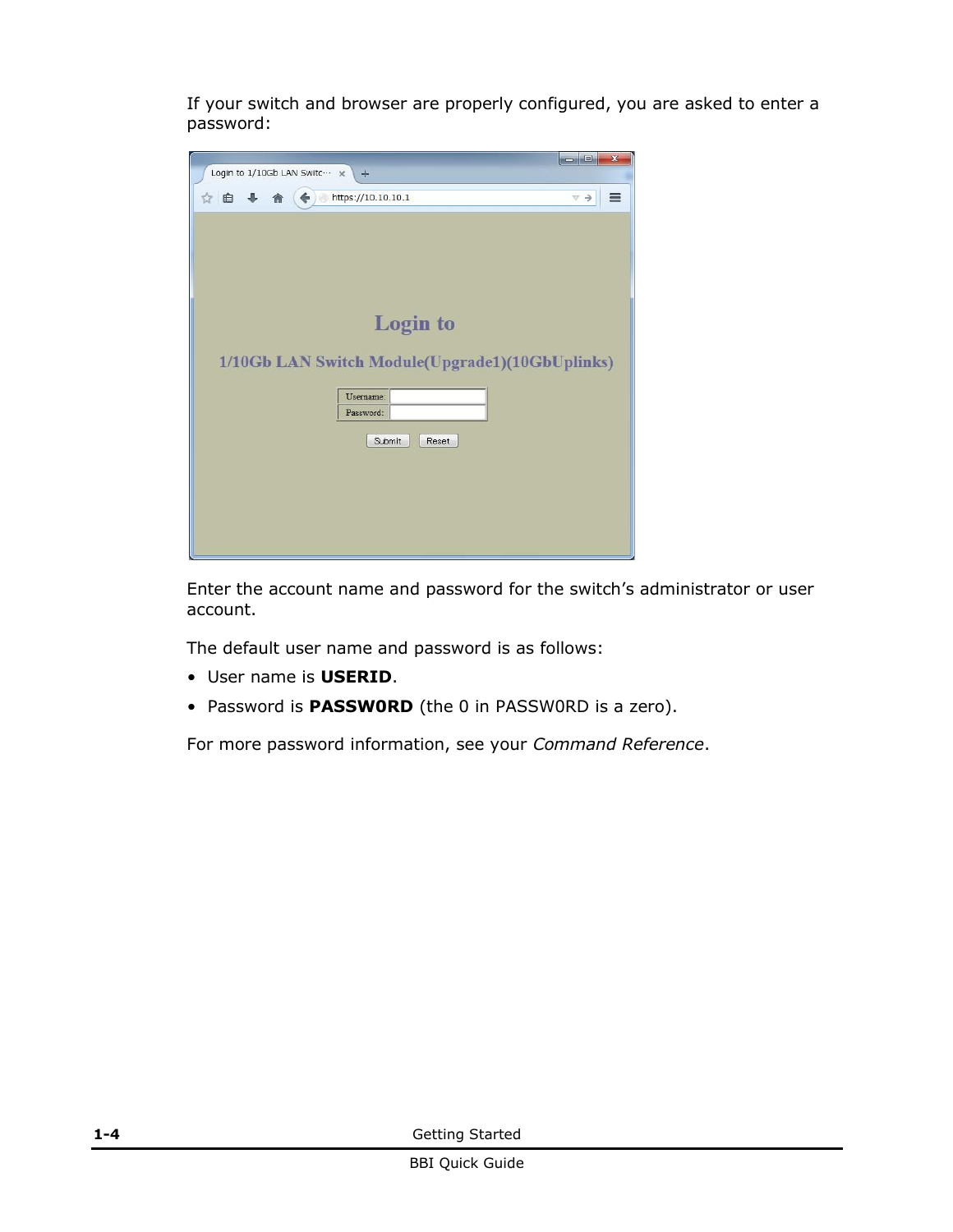4. Allow the BBI Dashboard page to load.

When the proper account name and password combination is entered, the BBI Dashboard page is displayed in your browser's viewing area. There may be a slight delay while the Dashboard page is being initialized. You should not stop the browser while loading is in progress. When loading is complete, a folder icon appears in the left-hand navigation window.

| https://172.1…1/index.html x                                                                                   | ÷                                 | ο.                                              | $\mathbf{x}$ |
|----------------------------------------------------------------------------------------------------------------|-----------------------------------|-------------------------------------------------|--------------|
|                                                                                                                | https://10.10.10.1/index.html     | ▽ →                                             | $\equiv$     |
|                                                                                                                | Dashboard<br>Configure Statistics | Networking OS                                   |              |
| Apply<br>Save                                                                                                  | Revert<br>Diff                    | Show Log<br><b>Help</b><br>Dump<br>Logout       |              |
| 45, Sep 5 10:36:52 0.0.0.0 NOTICE mgmt: Method DISABLED, IP Address 0:0:0:0:0:0:0:0:0/0, Gateway 0:0:0:0:0:0:0 |                                   |                                                 |              |
| 1/10Gb LAN Switch Module                                                                                       |                                   | <b>Switch Dashboard</b>                         |              |
|                                                                                                                | Switch Name                       |                                                 |              |
|                                                                                                                | <b>Switch Location</b>            |                                                 |              |
|                                                                                                                | Switch Type                       | 1/10Gb LAN Switch Module(Upgrade1)(10GbUplinks) |              |
|                                                                                                                | Switch Up Time                    | 0 days, 1 hour, 6 minutes and 36 seconds.       |              |
|                                                                                                                | <b>Last Boot Time</b>             | (power cycle)                                   |              |
|                                                                                                                | Time and date                     | 11:11:16, 9/19/2014                             |              |
|                                                                                                                | Timezone Location                 |                                                 |              |
|                                                                                                                | Daylight Savings Time Status      | disabled                                        |              |
|                                                                                                                | <b>MAC Address</b>                | a8:97:dc:8d:cb:00                               |              |
|                                                                                                                | <b>IP</b> Address                 | 172.16.217.31                                   |              |
|                                                                                                                | <b>PCBA Part Number</b>           | BAC-00079-00                                    |              |
|                                                                                                                | <b>PCBA</b> Revision              | $\mathbf 0$                                     |              |
|                                                                                                                | PCBA Number                       | 00                                              |              |
|                                                                                                                | Hardware Part Number              | tmp BE4LSW1X1                                   |              |
|                                                                                                                | Serial Number                     | Y011CM419052                                    | Ξ            |
|                                                                                                                | Manufacturing Date                | 02/14                                           |              |
|                                                                                                                | Hardware Revision                 | $\mathbf 0$                                     |              |
|                                                                                                                | <b>Board Revision</b>             | $\mathbf{0}$                                    |              |
|                                                                                                                | <b>PLD Firmware Version</b>       | 1.6                                             |              |
|                                                                                                                | Temperature Sensor 1 (Warning)    | 35 C (Warning at 60 C / Recover at 55 C)        |              |

**Note:** The sample screens that appear in this document might differ slightly from the screens displayed by your system. Screen content varies based on the type of switch unit that you are using and the firmware versions and options that are installed.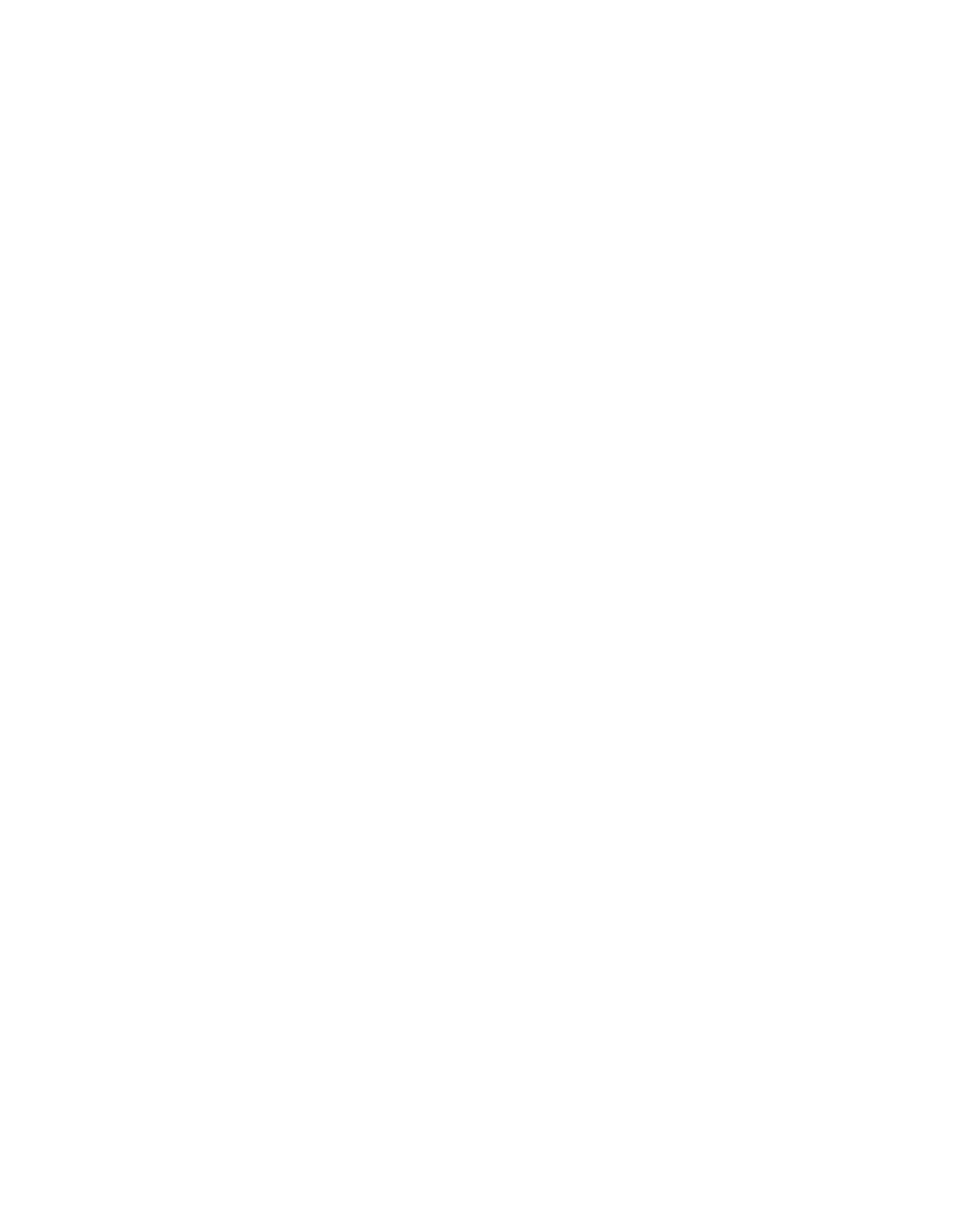## 2

## <span id="page-14-0"></span>**Browser-Based Interface Basics**

This chapter briefly describes the basic outline for the Networking OS Browser-Based Interface (BBI), and explains the overview of the BBI page.

- □ [Browser-Based Interface Basics](#page-15-0)
- □ [Toolbar/Context Tabs](#page-16-0)
- D [Commands](#page-16-1)
- □ [Navigation Window](#page-17-0)
- □ [Forms Window](#page-17-0)
- D [Message Window](#page-18-0)

Browser-Based Interface Basics **2-1**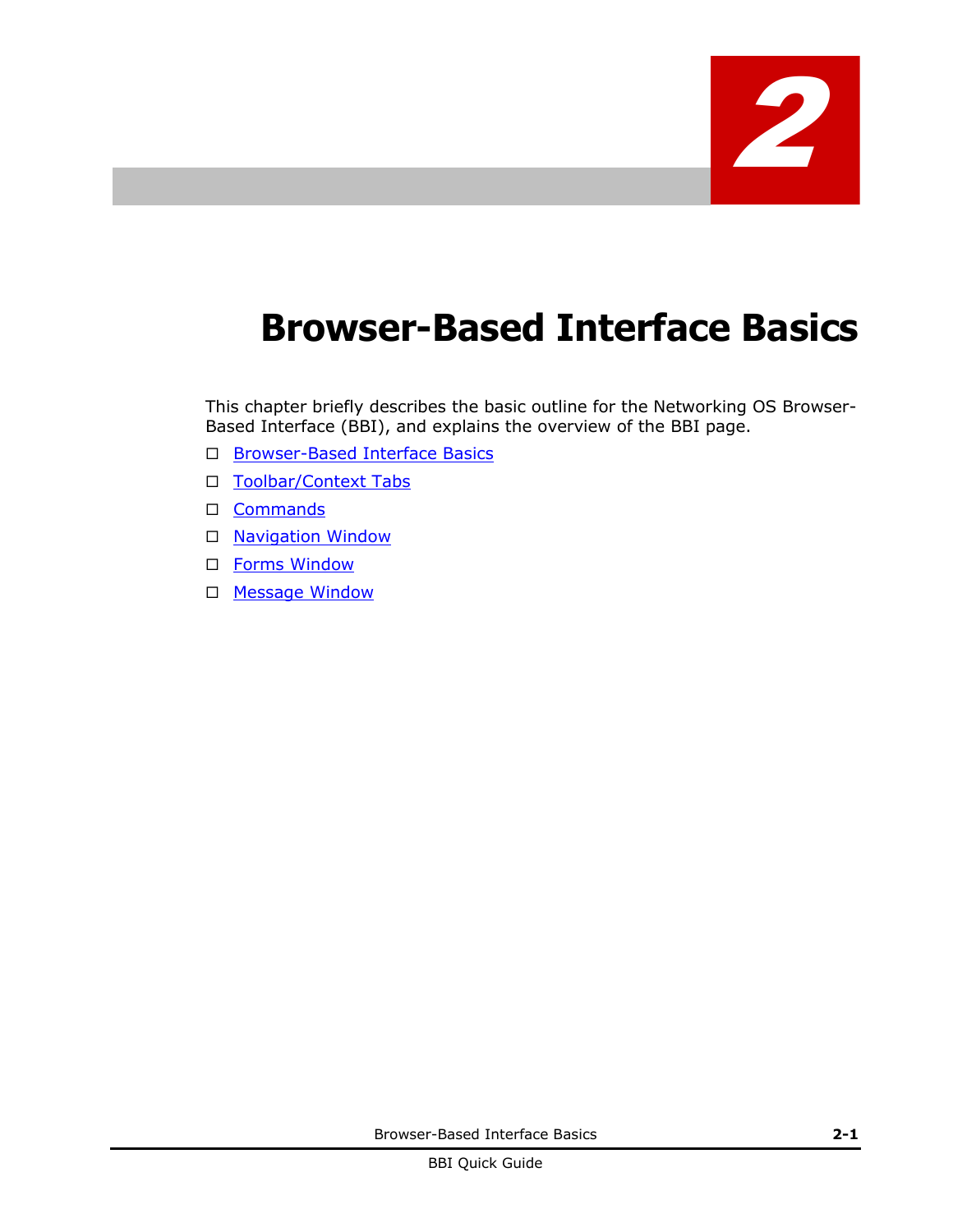## <span id="page-15-0"></span>**Browser-Based Interface Basics**

Once you are properly logged in, the Networking OS Browser-Based Interface (BBI) appears in your Web browser's viewing window:

| Toolbar                  |           |                   |                                |             |                     | Message Windows                                                                                                                       |
|--------------------------|-----------|-------------------|--------------------------------|-------------|---------------------|---------------------------------------------------------------------------------------------------------------------------------------|
|                          | Configure | <b>Statistics</b> |                                | Dashboard   |                     | Networking OS                                                                                                                         |
|                          | Apply     | Save              | Revert                         | <b>Diff</b> | Dump                | Show Log<br>Help<br>Logout                                                                                                            |
|                          |           |                   |                                |             |                     | 45. Sep   5-10:36:52 0.0.0.0 NOTICE   mgmt: Method DISABLED, IP Address 0:0:0:0:0:0:0:0:0:0 ( $\blacklozenge$ Gateway 0:0:0:0:0:0:0:0 |
| 1/10Gb LAN Switch Module |           |                   |                                |             |                     | <b>Switch Dashboard</b>                                                                                                               |
|                          |           |                   | <b>Switch Name</b>             |             |                     |                                                                                                                                       |
|                          |           |                   | <b>Switch Location</b>         |             |                     |                                                                                                                                       |
|                          |           |                   | Switch Type                    |             |                     | 1/10Gb LAN Switch Module(Upgrade1)(10GbUplinks)                                                                                       |
|                          |           |                   | Switch Up Time                 |             |                     | 0 days, 1 hour, 6 minutes and 36 seconds.                                                                                             |
|                          |           |                   | <b>Last Boot Time</b>          |             | (power cycle)       |                                                                                                                                       |
|                          |           |                   | Time and date                  |             | 11:11:16, 9/19/2014 |                                                                                                                                       |
|                          |           |                   | Timezone Location              |             |                     |                                                                                                                                       |
|                          |           |                   | Daylight Savings Time Status   |             | disabled            |                                                                                                                                       |
|                          |           |                   | <b>MAC Address</b>             |             | a8:97:dc:8d:cb:00   |                                                                                                                                       |
|                          |           |                   | <b>IP</b> Address              |             | 172.16.217.31       |                                                                                                                                       |
|                          |           |                   | <b>PCBA Part Number</b>        |             | BAC-00079-00        |                                                                                                                                       |
|                          |           |                   | <b>PCBA</b> Revision           |             | $\mathbf{0}$        |                                                                                                                                       |
|                          |           |                   | PCBA Number                    |             | 00                  |                                                                                                                                       |
|                          |           |                   | Hardware Part Number           |             | tmp BE4LSW1X1       |                                                                                                                                       |
|                          |           |                   | Serial Number                  |             | Y011CM419052        |                                                                                                                                       |
|                          |           |                   | Manufacturing Date             |             | 02/14               |                                                                                                                                       |
|                          |           |                   | Hardware Revision              |             | $\mathbf{0}$        |                                                                                                                                       |
|                          |           |                   | <b>Board Revision</b>          |             | $\mathbf 0$         |                                                                                                                                       |
|                          |           |                   | PLD Firmware Version           |             | 1.6                 |                                                                                                                                       |
|                          |           |                   | Temperature Sensor 1 (Warning) |             |                     | 35 C (Warning at 60 C / Recover at 55 C)                                                                                              |
| Navigation Window        |           |                   |                                |             |                     | Forms Window                                                                                                                          |

There are four main regions on the N/OS BBI screen:

- The toolbar is used for selecting the context for your actions in the other windows.
- The navigation window is used for selecting particular items or features to act upon.
- The forms window is used for viewing or altering switch information.
- The message window is used for displaying the most recent switch syslog mes- sages and events.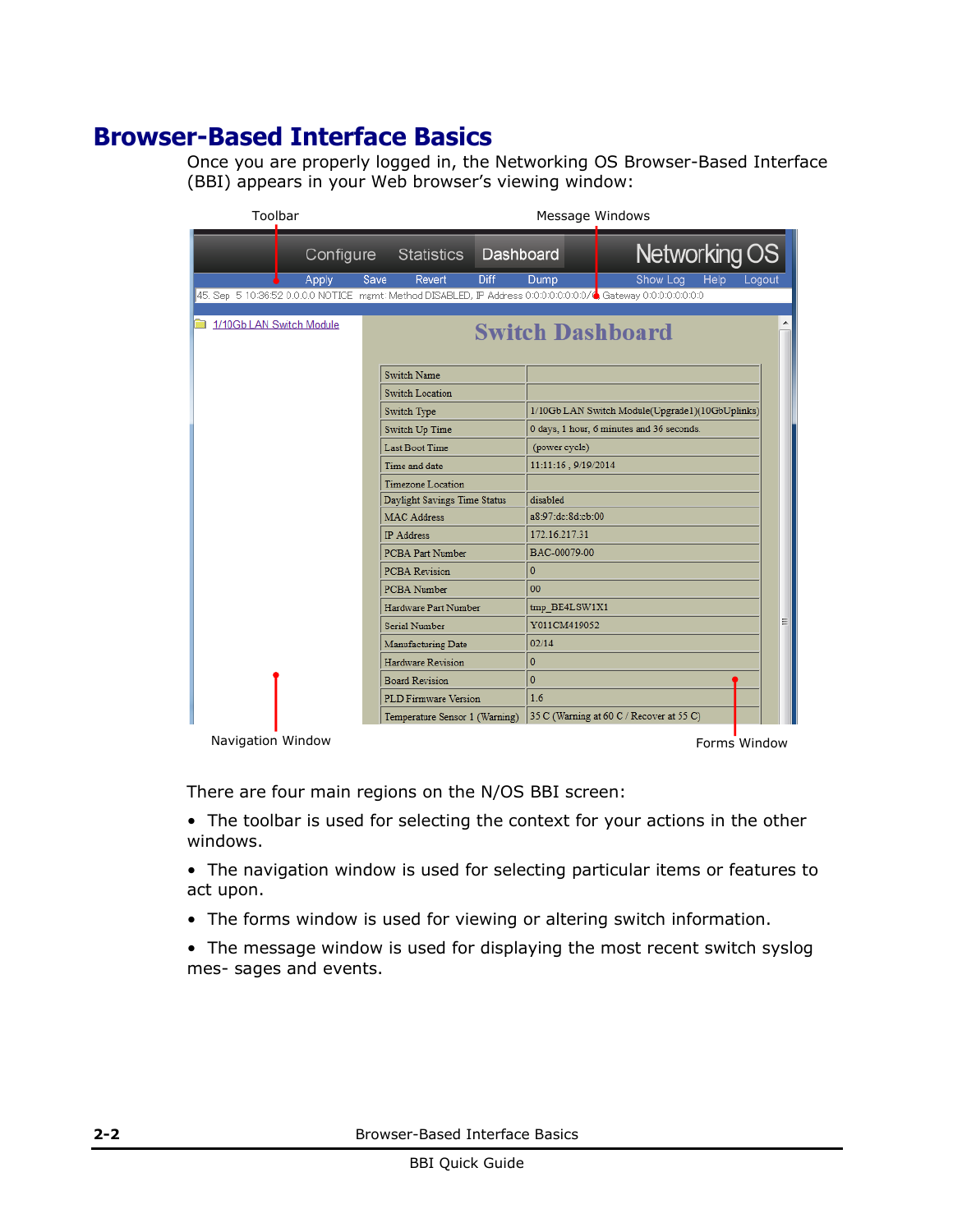## <span id="page-16-0"></span>**Toolbar/Context Tabs**

The toolbar is used for setting the context for your actions in the application. There are three context tabs:

| Configure         | When selected, you can access the switch configuration forms.<br>Configuration forms can be altered only if you are logged in using<br>the administrator account. Select an item in the navigation<br>window to display the desired configuration form in the forms<br>window.       |
|-------------------|--------------------------------------------------------------------------------------------------------------------------------------------------------------------------------------------------------------------------------------------------------------------------------------|
| <b>Statistics</b> | When selected, you can view information about switch<br>performance. Select an item in the navigation window to display<br>the desired statistics in the forms window.                                                                                                               |
| Dashboard         | This context tab is selected by default when the BBI is first<br>activated. When selected, basic switch information and status can<br>be viewed in the forms window. Select an item in the navigation<br>window to display the desired dashboard information in the forms<br>window. |

The selected context tab is highlighted, to remind you of the current context mode.

## <span id="page-16-1"></span>**Commands**

The following general commands are available on the toolbar:

| Save to<br><b>Active Config</b> | Saves the current configuration to the startup configuration<br>block.                                                       |
|---------------------------------|------------------------------------------------------------------------------------------------------------------------------|
| Save to<br>Backup<br>Config     | Saves the current configuration to the backup configuration<br>block.                                                        |
| Show Config                     | Opens a new Web-browser window that displays the running<br>configuration.                                                   |
| Show Log                        | Opens a new Web-browser window that displays the most<br>recent switch log messages. Close the log browser when<br>finished. |
| Help                            | Opens a new Web-browser window that displays basic online<br>help information. Close the Help browser when finished.         |
| Logout                          | Log off the switch and exit the BBI.                                                                                         |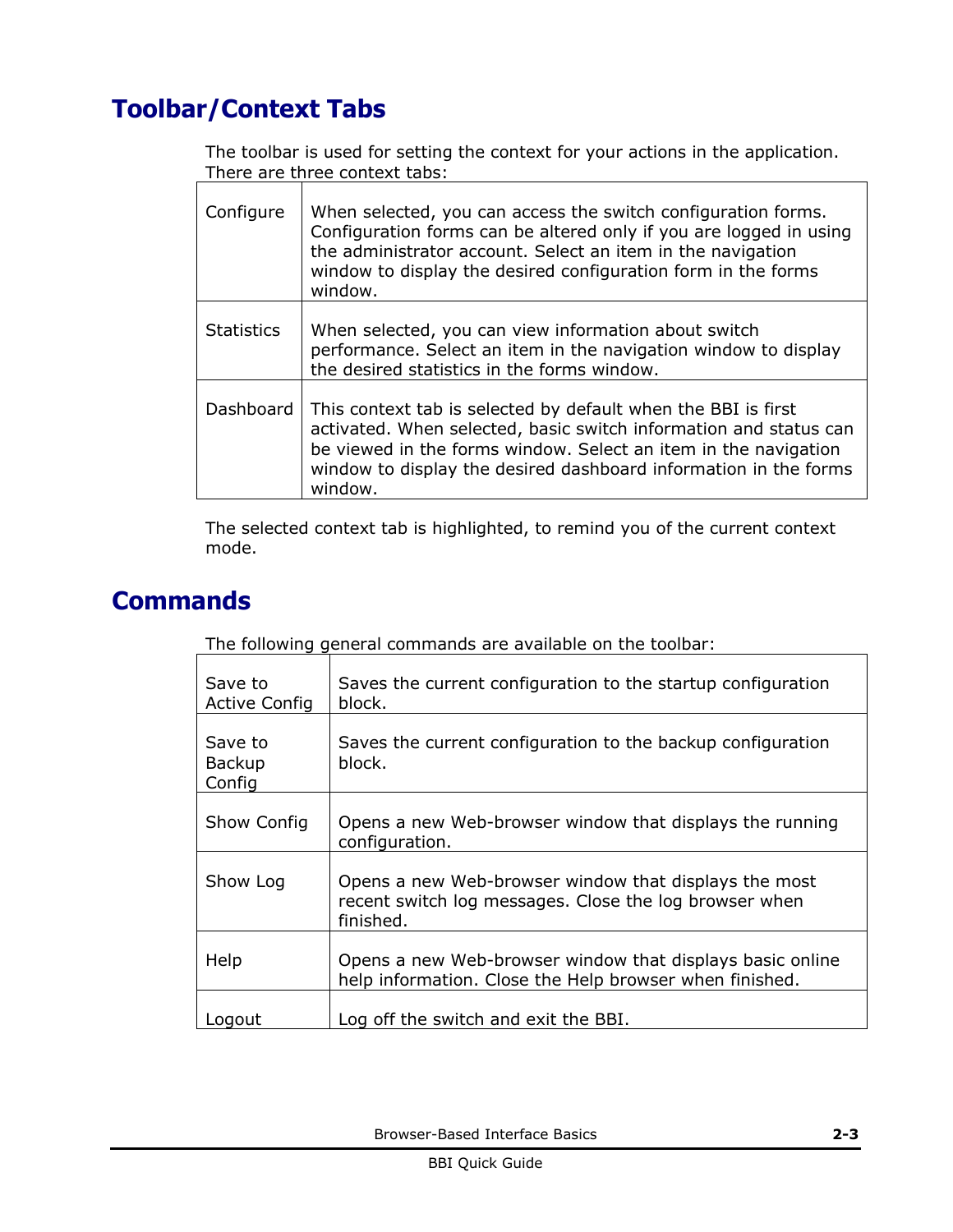## **Navigation Window**

The navigation window is used for selecting a particular switch feature to act upon. Status, statistics, or configuration forms for the selected item will appear in the forms window, depending on the context chosen on the toolbar.

The navigation window contains a tree of folders, sub-folders, and feature icons:



You can click on any closed folder to open it and reveal its contents. Click on any open folder to close it. Click on any feature icon to load the appropriate status, statistics, or configuration form in the forms window.

Some folders also have forms. If the name of the folders is underlined, click on the name to display the appropriate form.

### <span id="page-17-0"></span>**Forms Window**

When a feature icon is selected on the navigation window, a status, statistics, or configuration form is displayed in the forms window. The exact nature of the form depends on the current context selected on the toolbar, as well as the type of information available. Not all feature icons have forms for all contexts.

Some forms display switch information such as settings, status, or statistics. Others allow you to make configuration changes to switch parameters.

**2-4 Browser-Based Interface Basics Browser-Based Interface Basics**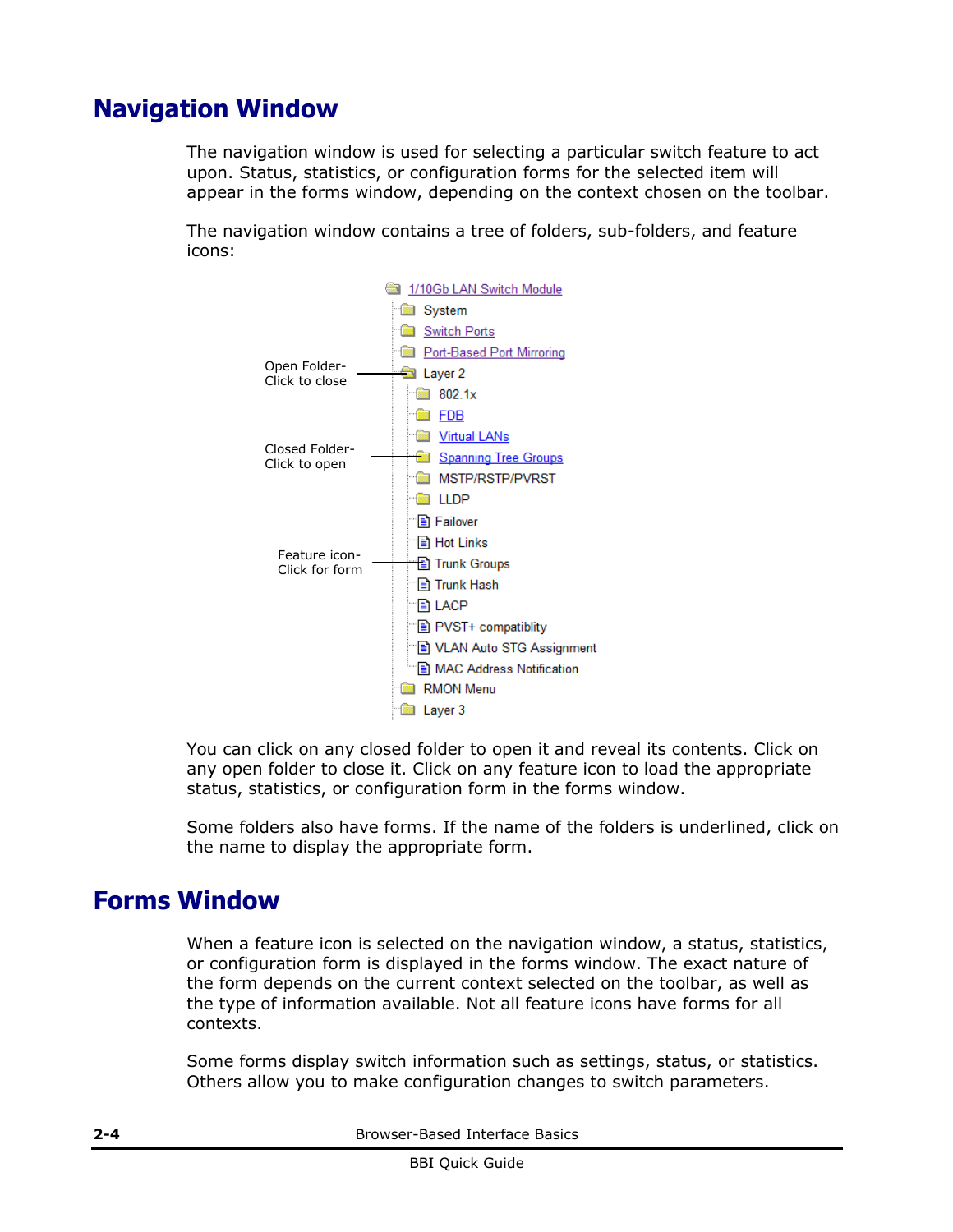## <span id="page-18-0"></span>**Message Window**

Switch log messages are generated by events such as login/logout activity, password changes, configuration changes, and switch reboot. The BBI records the most recent messages and displays each one briefly in the message window. When the last message has been displayed, the cycle is repeated.

To view all messages at the same time, select the Show Log command on the toolbar. A new Web-browser window will be opened to display the log information. Close the window when finished.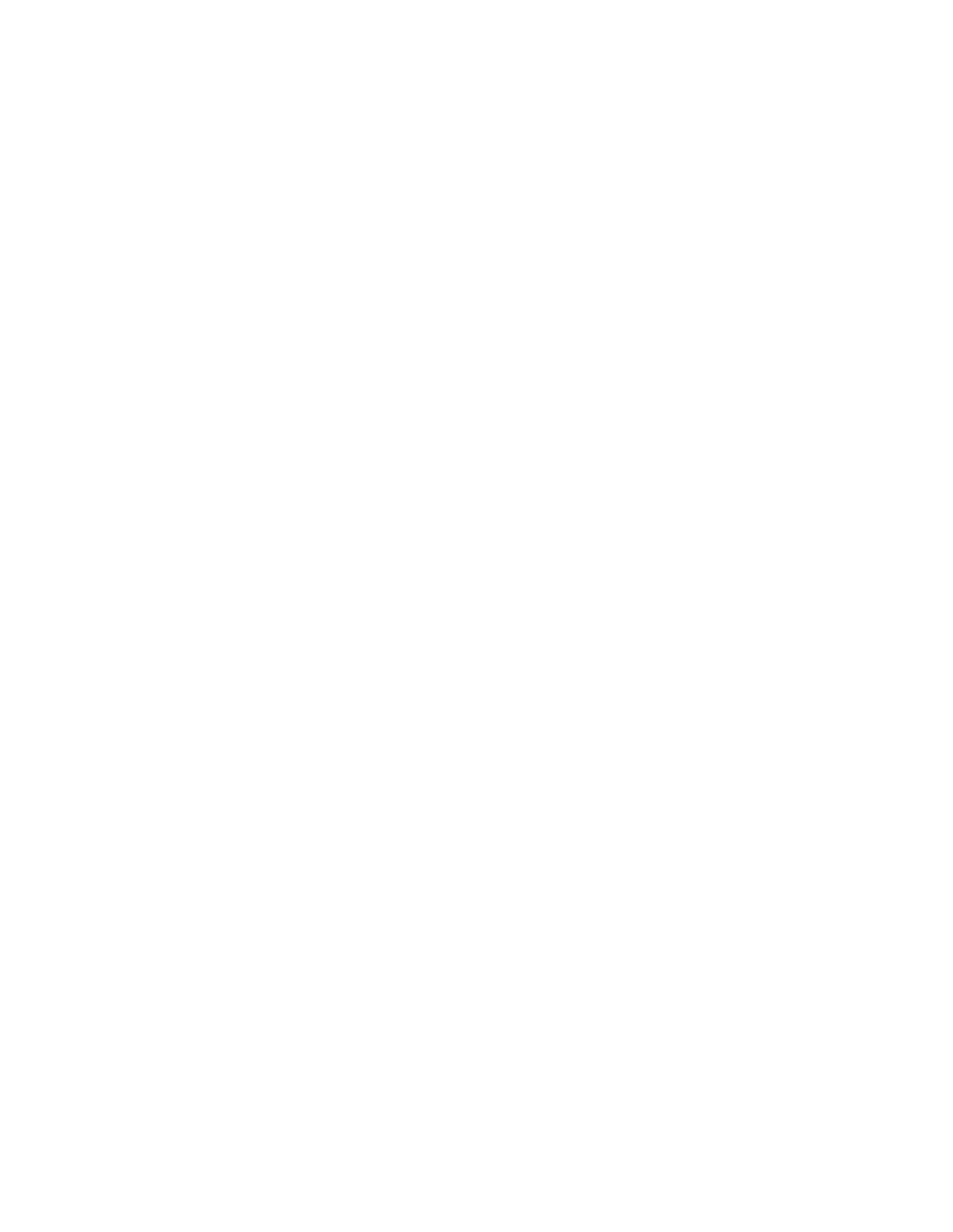

## **Configuring the Switch**

<span id="page-20-0"></span>The Networking OS Browser-Based Interface (BBI) can be used to view and change switch configuration parameters. The same configuration parameters that are available through the switch's command-line interface are present on the BBI configuration forms.

The following provides a basic outline for switch configuration. You should first be familiar with configuration as covered in the N/OS Command Reference.

**Note:** You must be logged in using the administrator account in order to change switch configuration settings.

- □ [Configuration Steps](#page-21-0)
- □ [Using the BBI to Load Switch Software](#page-23-0)
- □ [Steps for Displaying Statistics](#page-27-0)

Configuring the Switch **3-1**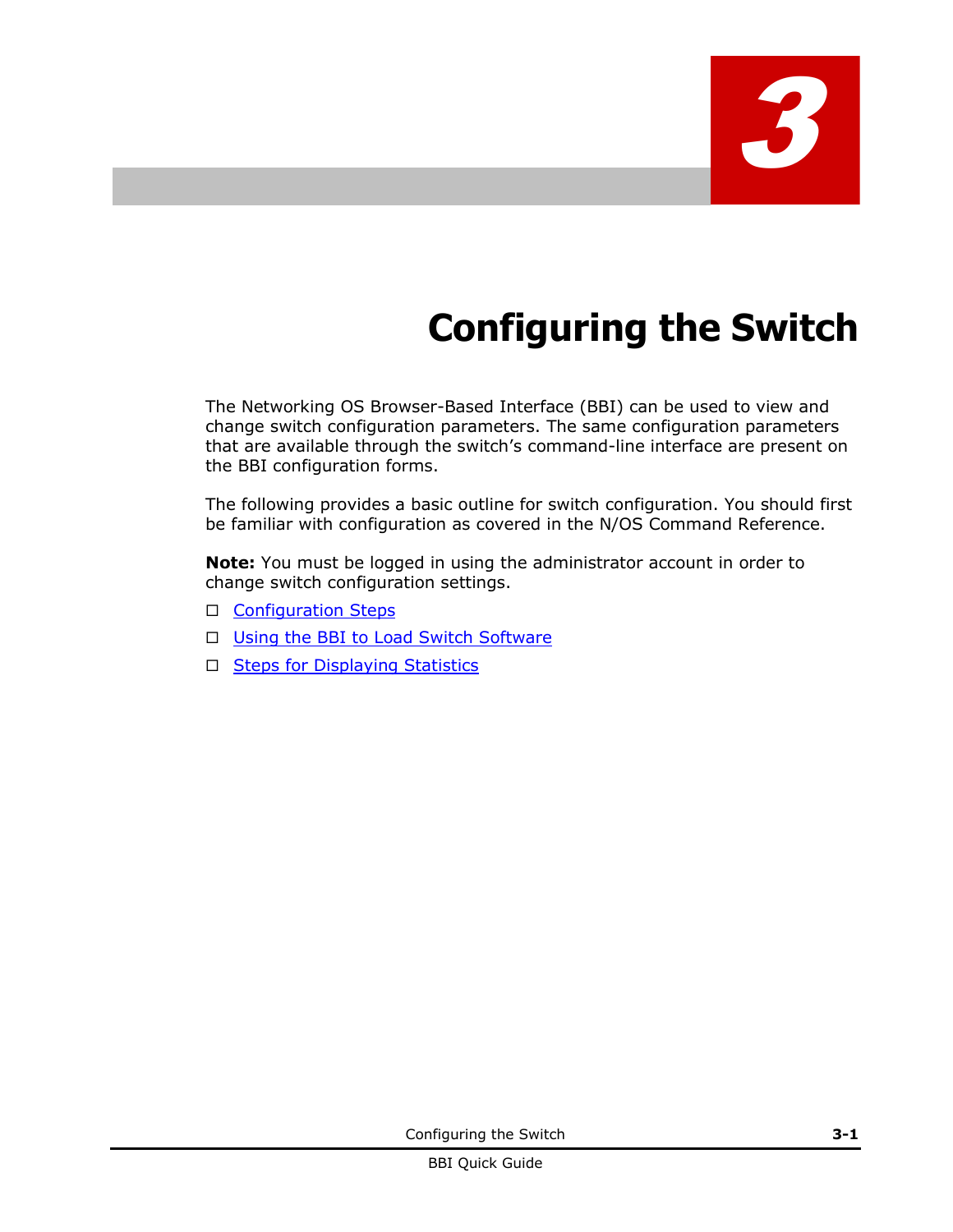## <span id="page-21-0"></span>**Configuration Steps**

Follow these basic steps for viewing or configuring switch parameters:

1. Click the Configure context tab in the N/OS toolbar:



2. Select a feature icon in the navigation window. For example:

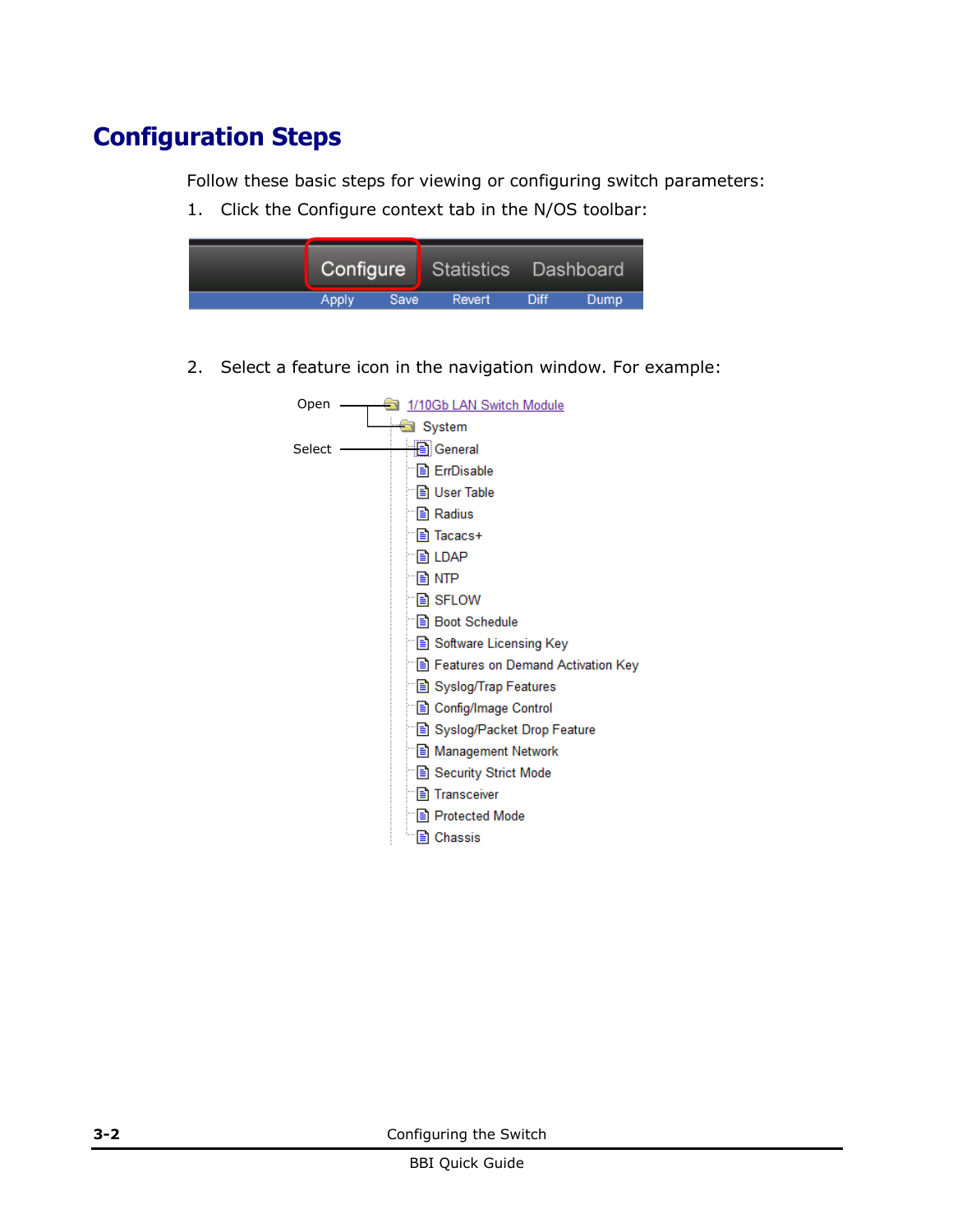3. View or make changes to the settings shown in the forms window. For example:

| Configure                                                          | <b>Statistics</b>                                                      |                                                      | Dashboard                | Networking OS                                    |  |
|--------------------------------------------------------------------|------------------------------------------------------------------------|------------------------------------------------------|--------------------------|--------------------------------------------------|--|
| Apply                                                              | Revert<br>Save                                                         | <b>Diff</b>                                          | Dump                     | Show Loa<br>Logout<br>Help                       |  |
| 230. Sep 12 15:12:47 0.0.0.0 NOTICE Norm: Init normalization done. |                                                                        |                                                      |                          |                                                  |  |
| 1/10Gb LAN Switch Module<br>System<br>General                      |                                                                        |                                                      |                          | <b>Switch Management Processor Configuration</b> |  |
| En ErrDisable<br>lai User Table                                    | Enable/Disable<br>Console output of<br>syslog messages                 | Enabled $\rightarrow$                                |                          |                                                  |  |
| Radius<br><b>■ Tacacs+</b><br><b>■ LDAP</b>                        | Enable/Disable<br>Host Name<br><b>Syslog Host IP</b><br><b>Address</b> | Disabled $\blacktriangledown$<br>Enabled<br>Disabled |                          |                                                  |  |
| । NTP<br><b>■ SFLOW</b>                                            | <b>Transfer Port of</b><br><b>Syslog Host</b>                          | $MGT \rightarrow$                                    |                          |                                                  |  |
| Boot Schedule<br>■ Software Licensing Key                          | Severity of<br><b>Syslog Host</b>                                      | log debug 7                                          | $\overline{\phantom{a}}$ |                                                  |  |
| Fil Features on Demand Actival                                     | Facility of Syslog<br>Host                                             | local $0 - 7$                                        |                          |                                                  |  |
| Syslog/Trap Features<br>Config/Image Control                       | Second Syslog<br><b>Host IP Address</b>                                | 0.0.0.0                                              |                          |                                                  |  |
| Syslog/Packet Drop Feature<br>■ Management Network                 | Transfer Port of<br>Second Syslog<br>Host                              | <b>MGT</b><br>$\overline{\phantom{a}}$               |                          |                                                  |  |

**Note:** Fields which must be configured for proper switch operations are highlighted on the forms in GREEN type. Items which load other forms when selected are underlined.

4. Click the Submit button on the bottom of the form to submit the form contents to the switch.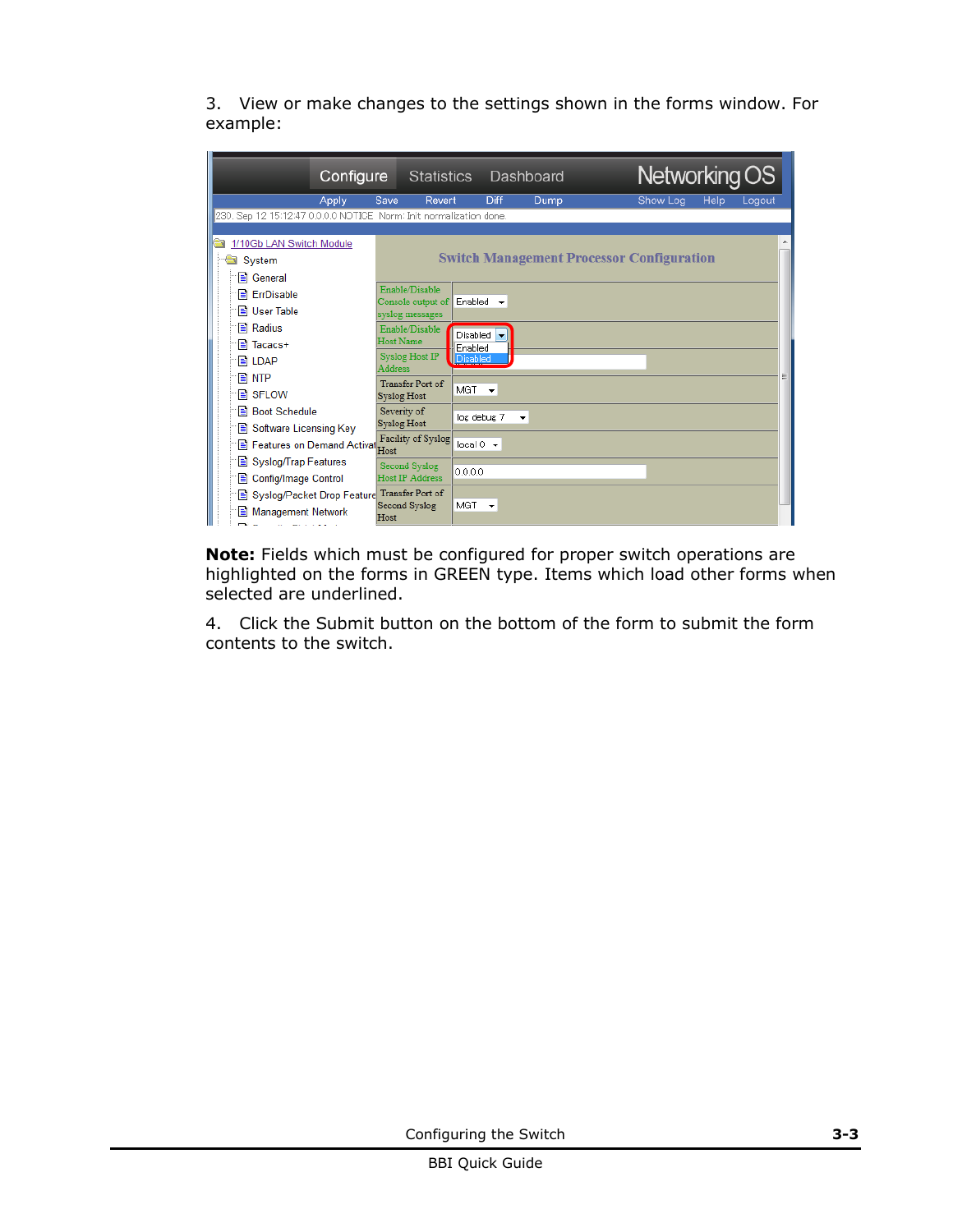## <span id="page-23-0"></span>**Using the BBI to Load Switch Software**

You can use the Browser-Based Interface to load software onto the 1/10Gb LAN Switch Module. The software image to load can reside in one of the following locations:

- FTP server
- TFTP server
- Local computer

After you log onto the BBI, perform the following steps to load a software image:

1. Click the Configure context tab in the N/OS toolbar:



2. In the Navigation Window, select System > Config/Image Control.

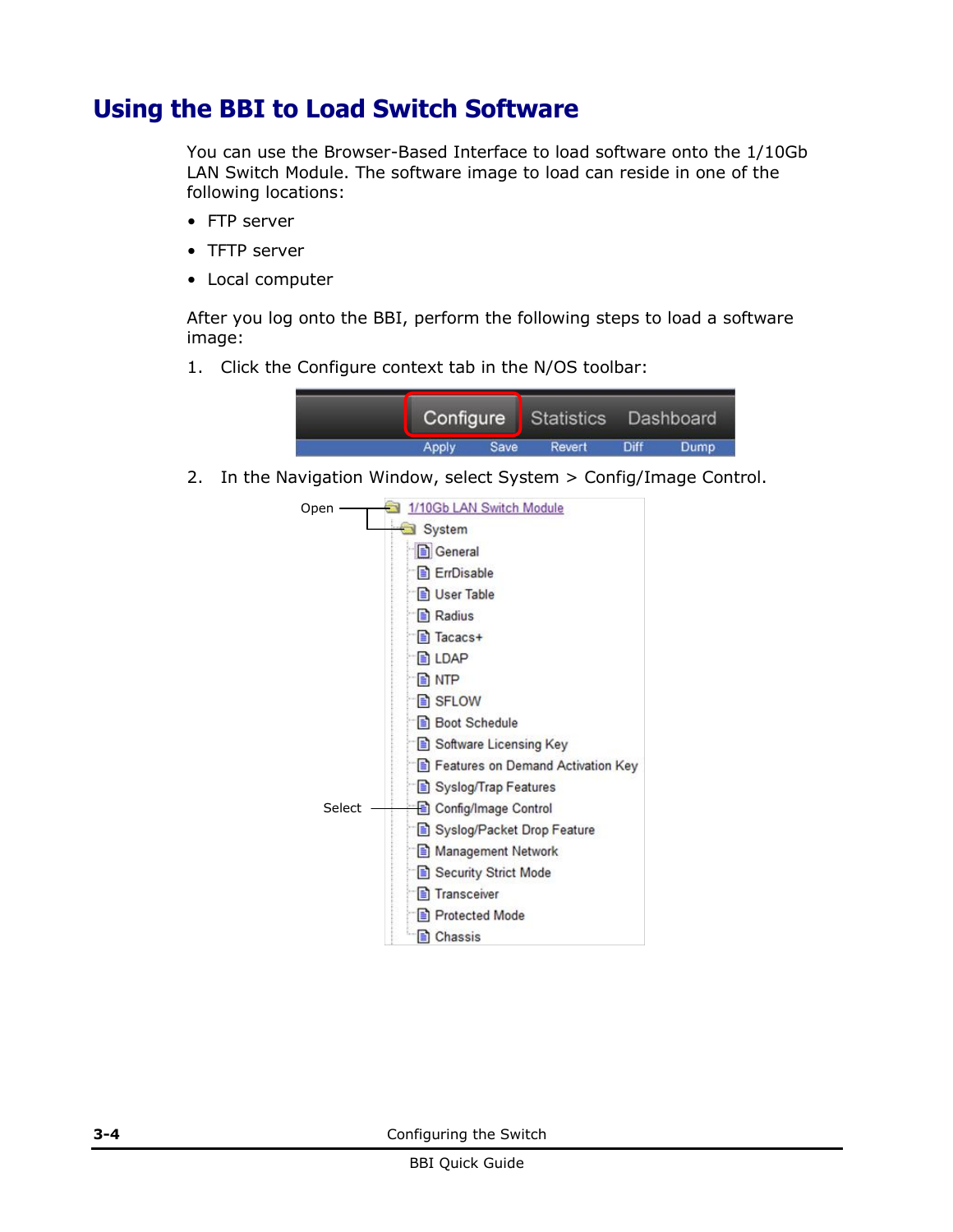#### The Switch Image and Configuration Management page appears.

| <b>Switch Image and Configuration Management</b>      |                        |                              |                                                     |                                                      |  |  |
|-------------------------------------------------------|------------------------|------------------------------|-----------------------------------------------------|------------------------------------------------------|--|--|
| Image 1 Version                                       |                        |                              | version 7.7.8, downloaded 17:37:42 Mon Aug 18, 2014 |                                                      |  |  |
| Image 2 Version                                       |                        |                              |                                                     | version 7.8.7.6, downloaded 18:25:40 Thu Sep 4, 2014 |  |  |
| <b>Boot Version</b>                                   |                        | version $7.8.7.6$            |                                                     |                                                      |  |  |
| Active Image Version                                  |                        | 7.8.7.6                      |                                                     |                                                      |  |  |
| Next Boot Image Selection $\vert$ image 2 $\star$     |                        |                              |                                                     |                                                      |  |  |
|                                                       |                        |                              |                                                     |                                                      |  |  |
|                                                       |                        | Active Configuration Block   |                                                     | active config                                        |  |  |
|                                                       |                        |                              | Next Boot Configuration Block Selection             | active config                                        |  |  |
|                                                       |                        | Next CLI Boot Mode Selection |                                                     | ISCL I                                               |  |  |
| Prompt for selectable boot mode                       |                        |                              |                                                     | DISABLE -                                            |  |  |
|                                                       | <b>NetBoot</b>         |                              |                                                     |                                                      |  |  |
|                                                       |                        | NetConfig for next boot      | DISABLE -                                           |                                                      |  |  |
|                                                       | <b>TFTP IP Address</b> |                              | 0.0.0.0                                             |                                                      |  |  |
|                                                       | Config file            |                              |                                                     |                                                      |  |  |
| <b>FTP/SFTP/TFTP Settings</b>                         |                        |                              |                                                     |                                                      |  |  |
| Protocol for Transfer                                 |                        |                              | TFTP $\div$                                         |                                                      |  |  |
| Hostname or IP Address of FTP/SFTP/TFTP server        |                        |                              |                                                     |                                                      |  |  |
| Port of FTP/SFTP/TFTP server                          |                        |                              |                                                     | 69                                                   |  |  |
| Username for FTP/SFTP Server or Blank for TFTP Server |                        |                              |                                                     |                                                      |  |  |
| Password for FTP/SFTP Server                          |                        |                              |                                                     |                                                      |  |  |
| Physical Port for Transfer                            |                        |                              |                                                     | <b>MGT</b><br>۰                                      |  |  |

3. If you are loading software from your computer (HTTP client), go to Step 4. If you are loading software from a FTP/TFTP server, enter the server's information in the FTP/TFTP Settings section.

| <b>FTP/TFTP Settings</b>                        |            |
|-------------------------------------------------|------------|
| Hostname or IP Address of FTP/TFTP server       | 100.10.1.2 |
| Usemame for FTP Server or Blank for TFTP Server |            |
| Password for FTP Server                         |            |
| Port for Transfer                               | MGT        |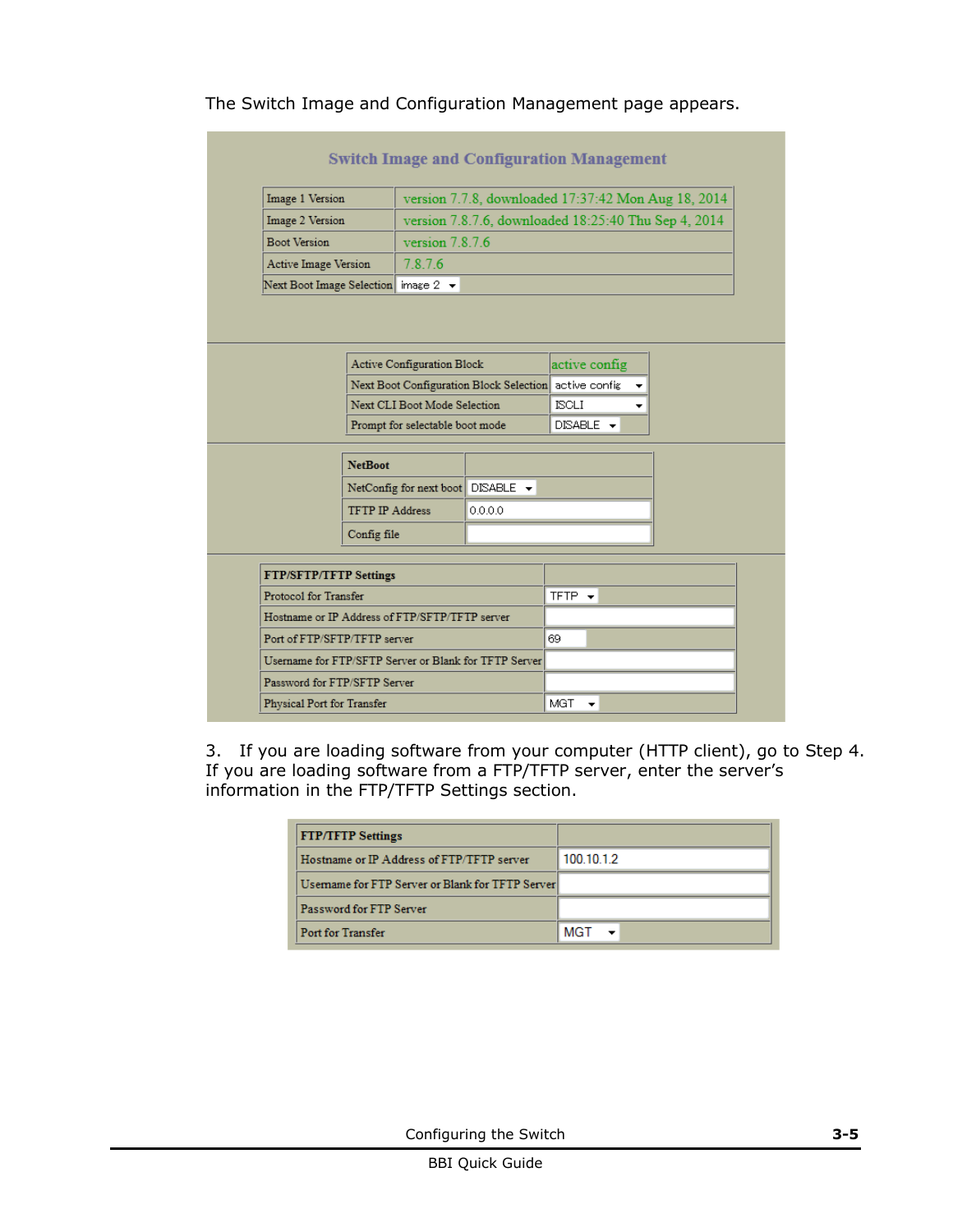4. In the Image Settings section, select the image version you want to replace(Image for Transfer).

| <b>Image Settings</b>               |                                 |  |  |           |           |  |
|-------------------------------------|---------------------------------|--|--|-----------|-----------|--|
| Image for Transfer   image 1 -      |                                 |  |  |           |           |  |
| Image Filename<br>$($ on server $)$ | $7.5.1$ os.img                  |  |  | Get Image | Put Image |  |
| Image Filename<br>(on HTTP Client)  | Download via Browser<br>Browse. |  |  |           |           |  |

• If you are loading software from a FTP/TFTP server, enter the file name and click **Get Image**.

• If you are loading software from your computer, click **Browse**. In the File

Download Dialog, select the file and click **OK**. Click **Download via Browser**.

|                                  |                               | « Program Files (x86) > Mozilla Firefox > | $4 +$            | Search Mozilla Firefox | ٩ |
|----------------------------------|-------------------------------|-------------------------------------------|------------------|------------------------|---|
| Organize v                       | New folder                    |                                           |                  | <b>IE</b>              |   |
| Favorites<br>Desktop             |                               | Downloads                                 |                  |                        |   |
| Downloads<br>un.                 | Name                          |                                           | Date modified    | Type                   |   |
| <b>Recent Places</b>             | Ë<br>$\Theta$                 | GbIOSW-10G-7.2.0_Boot.img                 | 10/29/2011 12:06 | Disc Image File        |   |
| Libraries<br>Documents<br>E.     |                               |                                           |                  |                        |   |
| Music<br>Pictures<br>Videos<br>Ħ |                               |                                           |                  |                        |   |
| Computer                         |                               | Ħ                                         |                  |                        |   |
| Local Disk (C:)                  | $\overline{\phantom{m}}$<br>× | $\mathbf{H}$                              |                  |                        |   |

Once the image has loaded, the page refreshes to show the new software.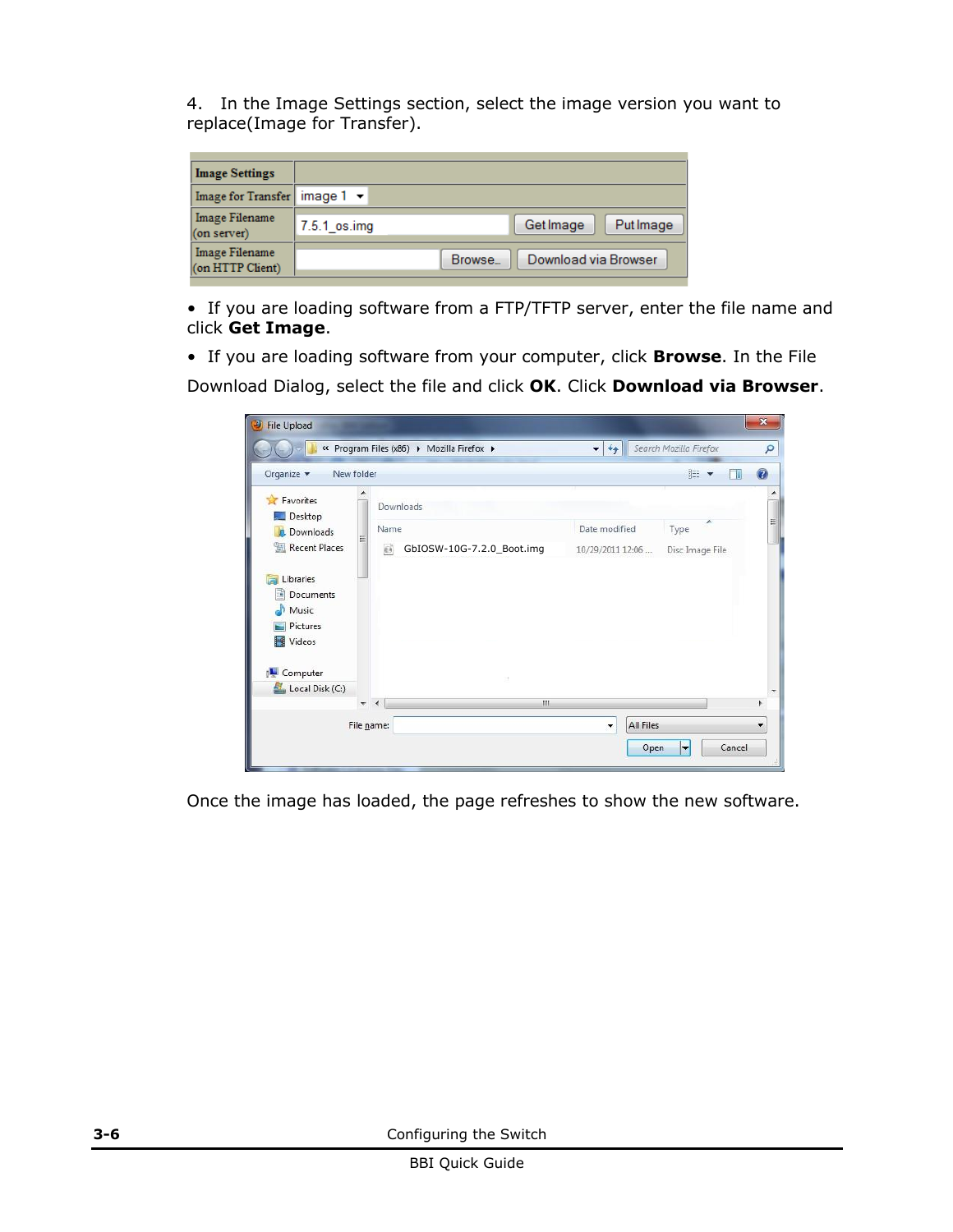# 4

## **Viewing Statistics**

<span id="page-26-0"></span>The Networking OS Browser-Based Interface (BBI) can be used to view a variety of switch performance statistics. The same statistics that are available through the switch's command-line interface are present on the BBI statistics forms.

The following provides a basic outline for viewing statistics. You should first be familiar with available statistics as covered in the N/OS *Command Reference*.

□ [Steps for Displaying Statistics](#page-27-0)

Viewing Statistics **4-1**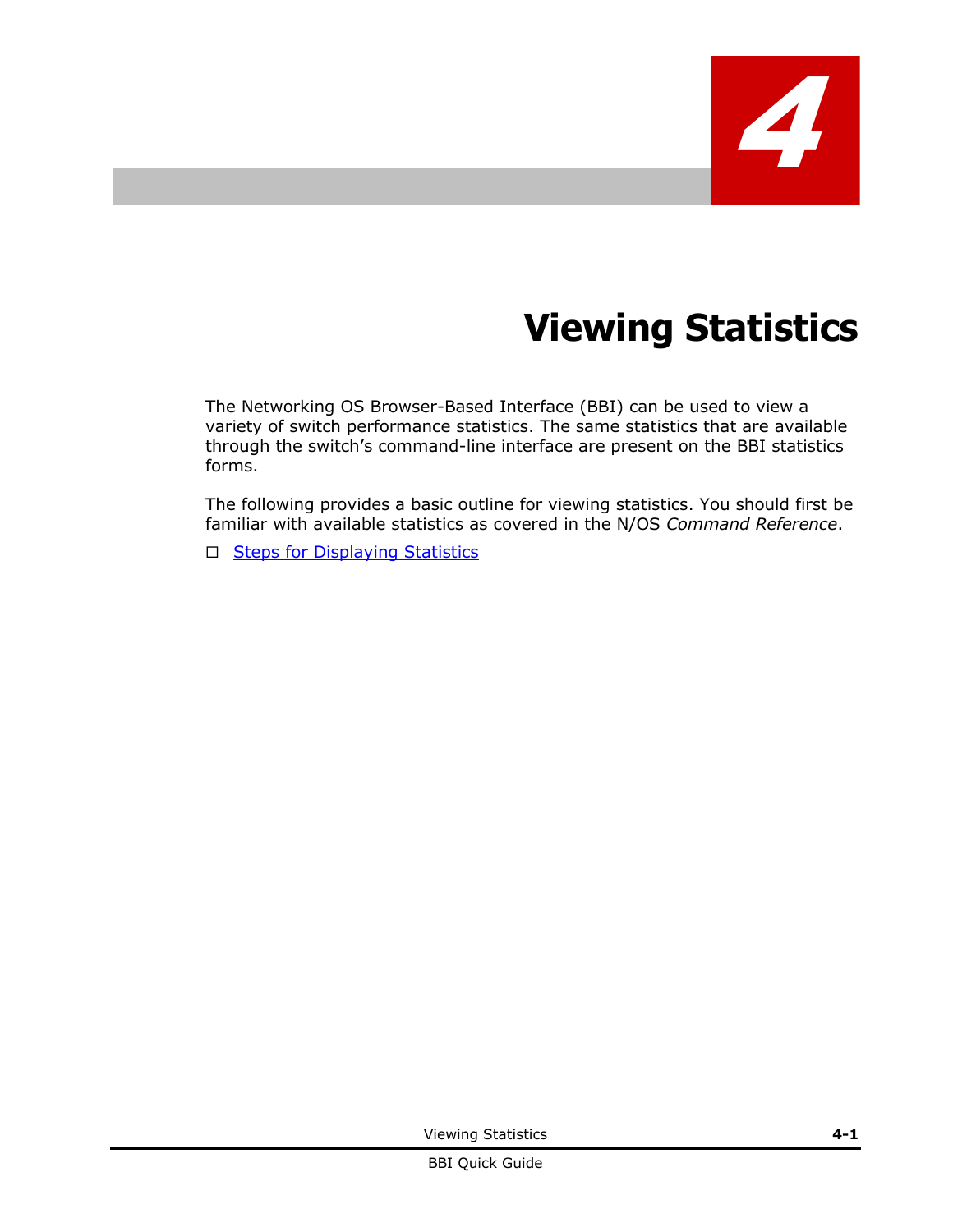## <span id="page-27-0"></span>**Steps for Displaying Statistics**

Follow these basic steps for viewing switch statistics:

1. Select the Statistics context tab in the N/OS toolbar:



2. Select a feature icon or underlined folder in the navigation window. For example:



3. View the statistics in the forms window. For example:

|                                                                                                                       | Configure     |               | Statistics Dashboard  |                          | Networking OS            |                                                                                              |      |          |
|-----------------------------------------------------------------------------------------------------------------------|---------------|---------------|-----------------------|--------------------------|--------------------------|----------------------------------------------------------------------------------------------|------|----------|
|                                                                                                                       | Apply<br>Save | <b>Revert</b> | <b>Diff</b>           | Dump                     |                          | Show Log                                                                                     | Help | Logout   |
| 396. Sep 16 14:22:24 0.0.0.0 NOTICE mgmt: CME A DOWN and CME B UP because Management Module 1 is active               |               |               |                       |                          |                          |                                                                                              |      |          |
| 1/10Gb LAN Switch Module<br>System<br>$\Box$<br>Switch Ports<br><b>Port-Based Port Mirroring</b><br>$\Box$<br>Layer 2 |               |               |                       |                          |                          | <b>Switch Ports Statistics Summary</b><br><b>Switch Port InOctets OutOctets Total Errors</b> |      | ▲        |
| <b>RMON Menu</b>                                                                                                      |               |               | <b>INTA1</b>          | $\mathbf{0}$             | 30589                    | $\Omega$                                                                                     |      | $\equiv$ |
| Layer 3                                                                                                               |               |               | <b>INTA2</b>          | $\mathbf{0}$             | 30589                    | $\Omega$                                                                                     |      |          |
| QoS                                                                                                                   |               |               | <b>INTA3</b>          | $\mathbf{0}$             | 30589                    | $\Omega$                                                                                     |      |          |
| <b>Access Control</b>                                                                                                 |               |               | INTA4                 | $\Omega$                 | 30589                    | $\Omega$                                                                                     |      |          |
| Virtualization                                                                                                        |               |               | <b>INTA5</b>          | $\mathbf{0}$<br>$\Omega$ | $\mathbf{0}$<br>$\Omega$ | $\mathbf{0}$<br>$\Omega$                                                                     |      |          |
| <b>SPAR</b>                                                                                                           |               |               | INTA6                 | $\mathbf{0}$             | $\mathbf{0}$             | $\mathbf{0}$                                                                                 |      |          |
|                                                                                                                       |               |               | INTA7<br><b>INTA8</b> | $\mathbf{0}$             | $\Omega$                 | $\Omega$                                                                                     |      |          |
|                                                                                                                       |               |               | INTA9                 | $\mathbf{0}$             | $\mathbf{0}$             | $\mathbf{0}$                                                                                 |      |          |
|                                                                                                                       |               |               | INTA10                | $\mathbf{0}$             | $\Omega$                 | $\Omega$                                                                                     |      |          |
|                                                                                                                       |               |               | INTA11                | $\Omega$                 | $\mathbf{0}$             | $\Omega$                                                                                     |      |          |
|                                                                                                                       |               |               | INTA12                | $\Omega$                 | $\Omega$                 | $\Omega$                                                                                     |      |          |
|                                                                                                                       |               |               | ISL1                  | $\mathbf{0}$             | $\Omega$                 | $\mathbf{0}$                                                                                 |      |          |
|                                                                                                                       |               |               | ISL <sub>2</sub>      | $\mathbf{0}$             | $\Omega$                 | $\Omega$                                                                                     |      |          |
|                                                                                                                       |               |               | <b>INTB1</b>          | $\mathbf{0}$             | $\Omega$                 | $\mathbf{0}$                                                                                 |      |          |
|                                                                                                                       |               |               | INTB <sub>2</sub>     | $\mathbf{0}$             | $\mathbf{0}$             | $\Omega$                                                                                     |      |          |
|                                                                                                                       |               |               | INTB3                 | $\mathbf{0}$             | $\Omega$                 | $\Omega$                                                                                     |      |          |
|                                                                                                                       |               |               | INTB4                 | $\mathbf{0}$             | $\mathbf{0}$             | $\mathbf{0}$                                                                                 |      |          |
|                                                                                                                       |               |               | INTB5                 | $\mathbf{0}$             | $\Omega$                 | $\Omega$                                                                                     |      |          |
|                                                                                                                       |               |               | INTB6                 | $\mathbf{0}$             | $\mathbf{0}$             | $\mathbf{0}$                                                                                 |      |          |

Note: Items which load other forms when selected are underlined.

**4-2** Viewing Statistics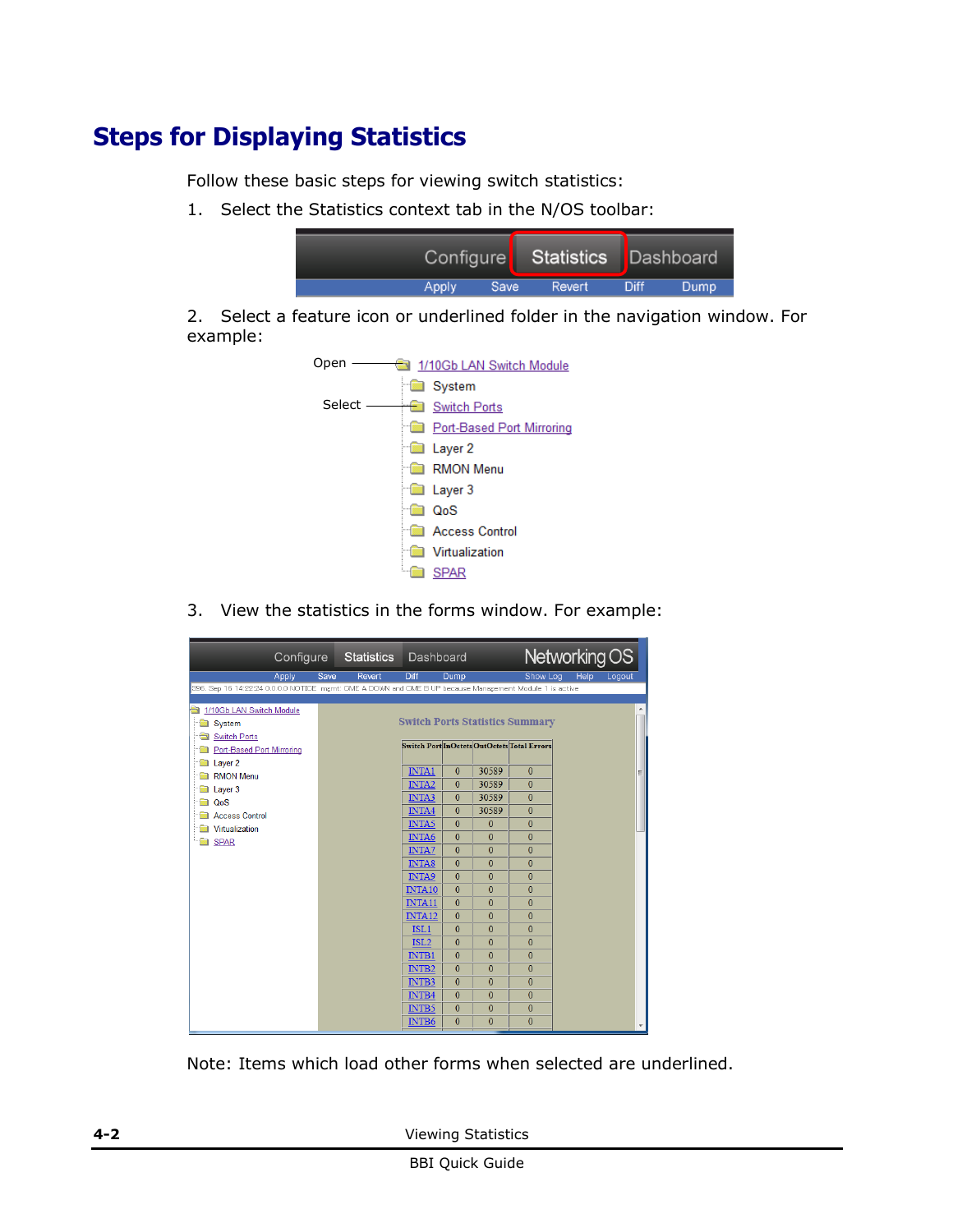# 5

## **The Dashboard**

<span id="page-28-0"></span>The Networking OS Browser-Based Interface (BBI) can be used to view the present settings and operating status of a variety of switch features. The same information available through the switch's command-line interface is present on the dashboard forms.

The following provides a basic outline for viewing the dashboard forms. You should first be familiar with configuration as covered in the N/OS *Command Reference*.

□ [Steps for Displaying Dashboards](#page-29-0)

The Dashboard **5-1**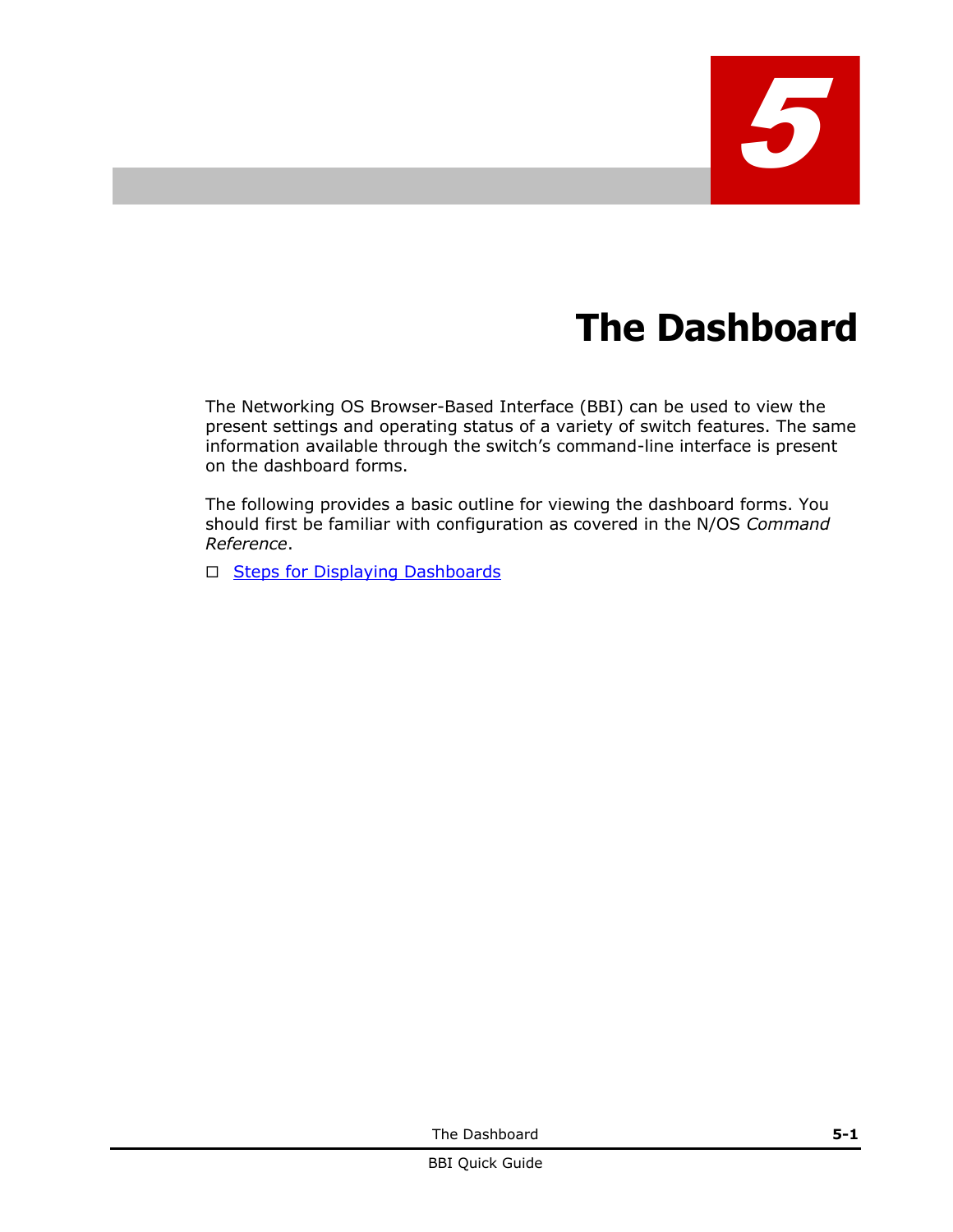## <span id="page-29-0"></span>**Steps for Displaying Dashboards**

Follow these basic steps for viewing switch dashboard forms:

1. Select the Dashboard context tab in the BBI toolbar:



2. Select a feature icon in the navigation window. For example:



**5-2** The Dashboard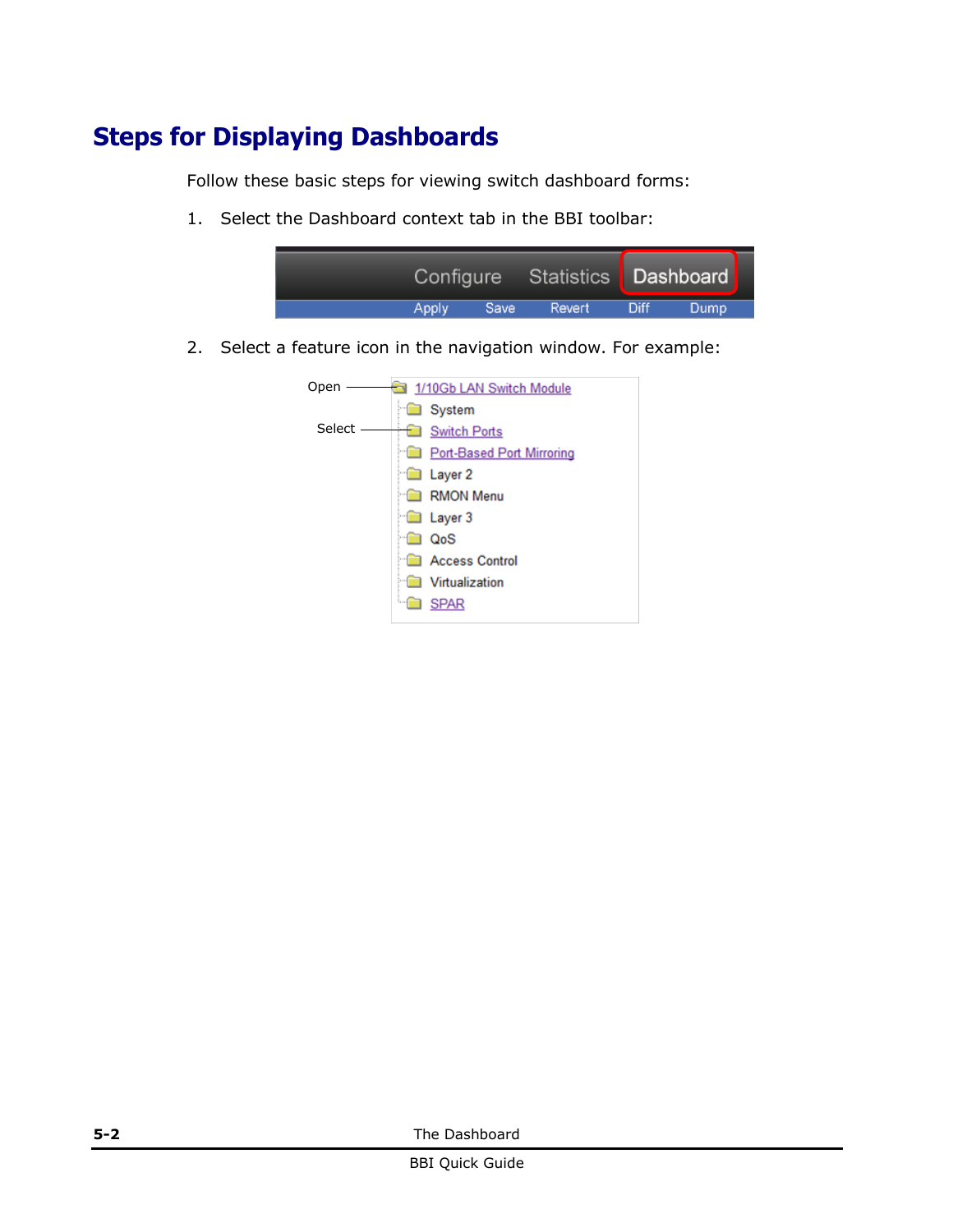3. View information shown in the forms window. For example:

| Configure                                                                              |                               | <b>Dashboard</b><br><b>Statistics</b>                                                                                                                                                                                                                                                             |                         |                                     | Networking OS                            |                                                          |                                                              |       |
|----------------------------------------------------------------------------------------|-------------------------------|---------------------------------------------------------------------------------------------------------------------------------------------------------------------------------------------------------------------------------------------------------------------------------------------------|-------------------------|-------------------------------------|------------------------------------------|----------------------------------------------------------|--------------------------------------------------------------|-------|
| Apply<br>453. Sep 16 17:30:46 0.0.0.0 NOTICE mgmt: Booting up with compatibility mode. | Save                          | Revert                                                                                                                                                                                                                                                                                            | <b>Diff</b><br>Dump     |                                     | Show Log                                 | Help                                                     | Logout                                                       |       |
| 1/10Gb LAN Switch Module<br>System<br><b>Switch Ports</b>                              | <b>Switch Ports Dashboard</b> |                                                                                                                                                                                                                                                                                                   |                         |                                     |                                          |                                                          |                                                              | $\Xi$ |
| <b>Port-Based Port Mirroring</b><br>Layer 2<br><b>RMON Menu</b>                        | <b>Status</b>                 |                                                                                                                                                                                                                                                                                                   | <b>Switch Port Info</b> | <b>Operational</b><br><b>Status</b> | <b>Speed</b><br><b>Duplex</b><br>FlowCtl | Input<br><b>Frames</b><br><b>Output</b><br><b>Frames</b> | LinkState<br><b>Changes</b><br><b>Total</b><br><b>Errors</b> |       |
| Layer 3<br>QoS<br><b>Access Control</b><br>Virtualization<br><b>SPAR</b>               |                               | INTA1: name: INTA1 stp:<br>FWD ext stp guard: no<br>rmon: disabled<br>ErrDisable Recovery: disabled<br><b>Link Flap Dampening:</b><br>disabled<br>Flood Blocking:disabled<br>FDB Learning: enabled<br>Tagging: disabled PVID: 101<br><b>VLANs:101</b><br><b>PVID Ingress Tagging:</b><br>disabled |                         | operational                         | 1000/Full/Both                           | $\mathbf{0}$<br>175                                      | 1<br>$\mathbf{0}$                                            |       |
|                                                                                        |                               | INTA2: name: INTA2 stp:<br>FWD ext stp guard: no<br>rmon: disabled<br>ErrDisable Recovery: disabled<br><b>Link Flap Dampening:</b><br>disabled<br>Flood Blocking:disabled<br>FDB Learning: enabled<br>Tagging: disabled PVID: 1<br>VLANs:1<br><b>PVID Ingress Tagging:</b><br>disabled            |                         | operational                         | 1000/Full/Both                           | $\Omega$<br>175                                          | $\mathbf{1}$<br>$\Omega$                                     |       |

**Note:** Items which load other forms when selected are underlined.